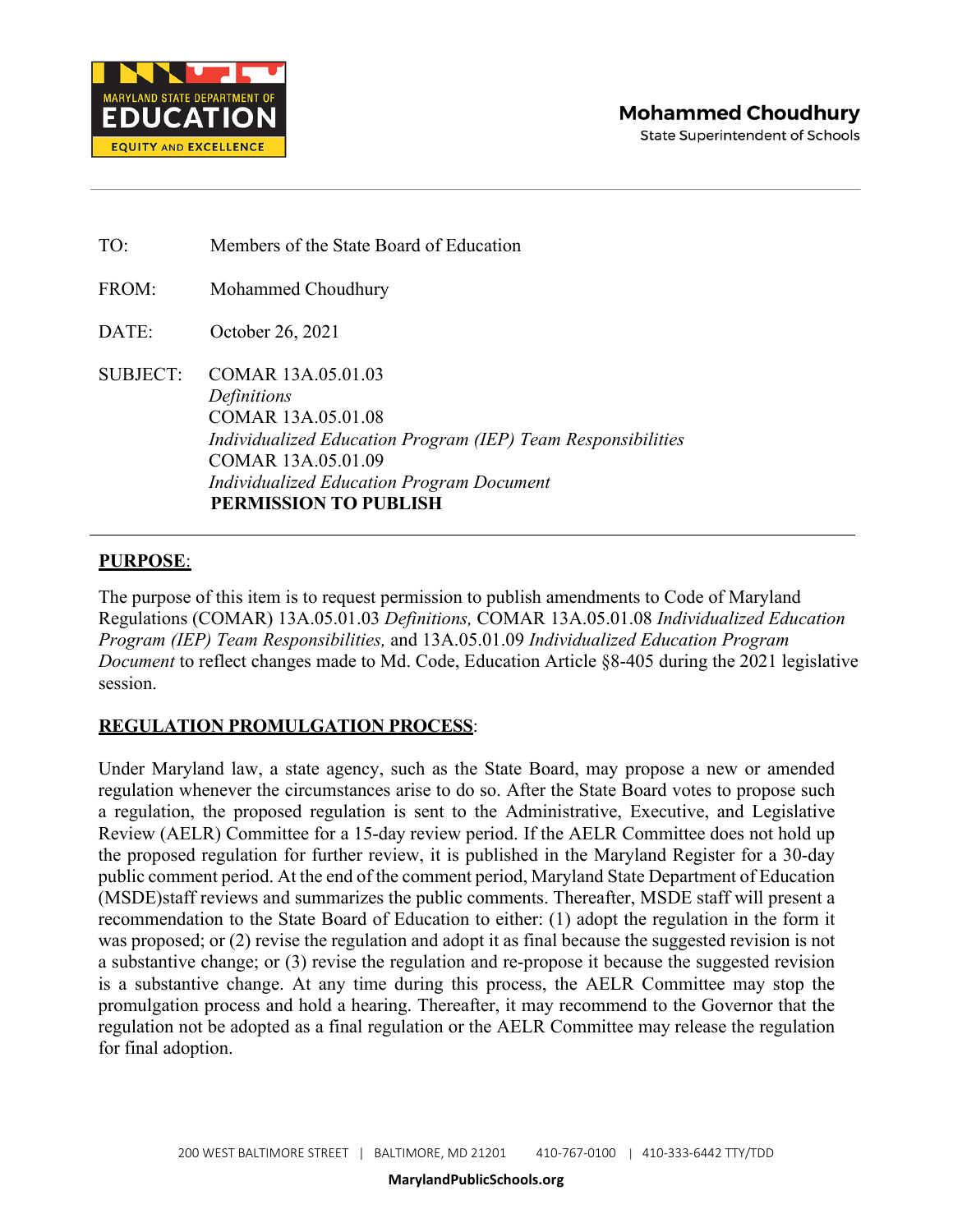Members of the State Board of Education October 26, 2021 Page 2

# **BACKGROUND/HISTORICAL PERSPECTIVE**:

Md. Code, Education Article §8-405 *Parents' notice and attendance at meetings* outlines statutory requirements related to the rights of parents of students with disabilities and procedural requirements for the Individualized Education Program (IEP) and special education process. During the 2021 Legislative Session, the General Assembly passed Senate Bill 300/House Bill 714: *Special Education – Learning Continuity Plan – Requirement*. In response to the disruption of services to special education students during the extended school closures resulting from the COVID-19 pandemic, the amendment to the statute requires the IEP team to proactively develop a "learning continuity plan" to be implemented during emergency conditions. Emergency conditions, as defined by the statute, means a period of 10 school days or longer during which the child with a disability cannot be provided with an IEP or special education services at school, and the school is providing instruction in some form to its students.

Within 10 days of determining that emergency conditions exist, the IEP team must make a reasonable attempt to notify the parent/guardian of the child with a disability that the learning continuity plan is in place, and to seek input from the parent/guardian on how the learning continuity plan will best operate during the emergency conditions.

Prior to passage of Senate Bill 300/House Bill 714, the Department required each local school system and public agency to review IEPs when they were no longer able to provide instruction in the school building. If the local school system or public agency could not provide a free appropriate public education, as described in the IEP, in the alternate service delivery model, the local school system or public agency had to revise or amend the IEP.

The amendment to Education Article §8-405 builds on this established process by: (1) requiring the IEP team to proactively develop a learning continuity plan in the IEP; (2) identifying emergency conditions under which the learning continuity plan in the IEP must be implemented; and (3) prescribing a specific timeline (i.e. 10 days) in which the IEP team must make a reasonable attempt to notify the parent/guardian and seek parent/guardian input.

The Division of Early Intervention and Special Education Services (DEI/SES) convened a workgroup session in August to receive input from local school systems and public agencies on necessary regulatory updates. The proposed changes ensure COMAR aligns with the Education Article.

# **EXECUTIVE SUMMARY:**

Proposed amendments to the regulations include:

- Addition of the terms "Emergency Conditions" and "Learning Continuity Plan" to COMAR 13A.05.01.03 *Definitions*;
- Addition of planning for emergency conditions to the IEP Review requirements under COMAR 13A.05.01.08 *Individualized Education Program (IEP) Team Responsibilities;* and
- Addition of the learning continuity plan to the IEP Content and a new section describing the implementation and notification process under COMAR 13A.05.01.09 *Individualized Education Program Document.*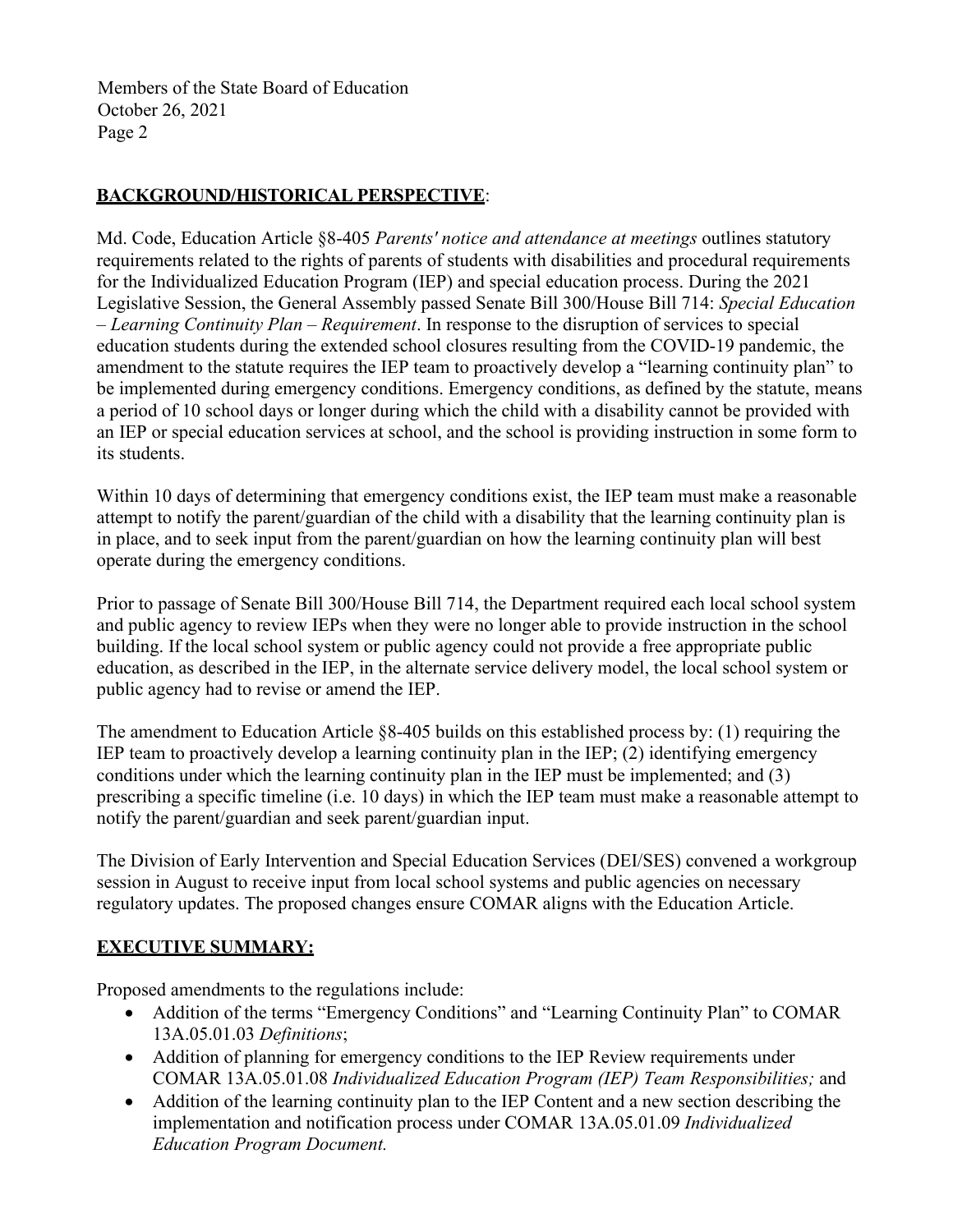Members of the State Board of Education October 26, 2021 Page 3

# **ACTION:**

Request permission to publish the amendments to COMAR 13A.05.01.03 *Definitions*, COMAR 13A.05.01.08 *Individualized Education Program (IEP) Team Responsibilities*, and COMAR 13A.05.01.09 *Individualized Education Program Document.*

## **ATTACHMENTS:**

COMAR 13A.05.01.03 *Definitions* COMAR 13A.05.01.08 *Individualized Education Program (IEP) Team Responsibilities* COMAR 13A.05.01.09 *Individualized Education Program Document* Flowchart – *Understanding the Implementation of the Proposed Regulations for Learning Continuity Plan under Educ. Art. § 8-405(d)* Sample – *Individualized Education Program (IEP), page 16*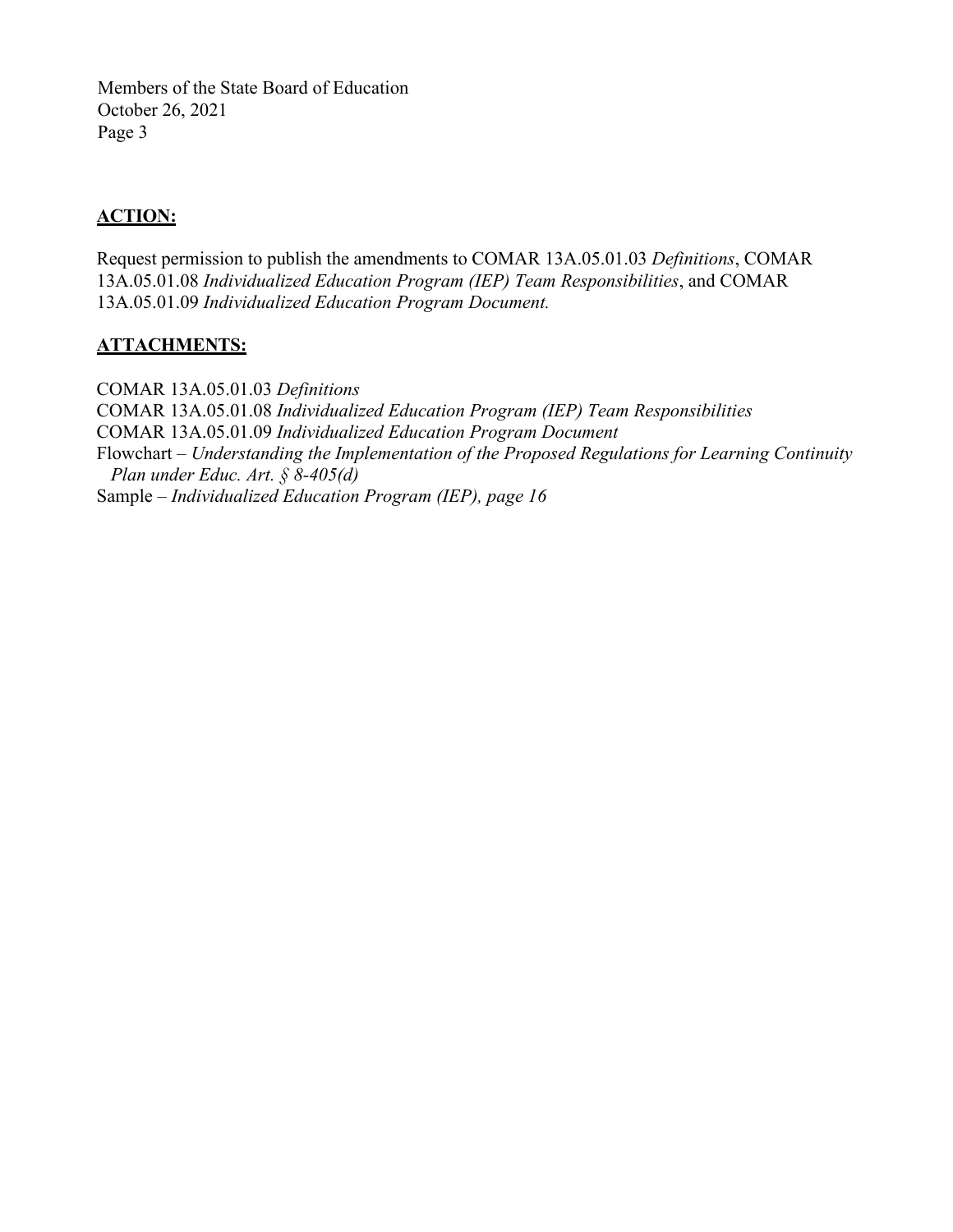# **Md. Code Regs. 13A.05.01.03**

Section 13A 05 01 03 - Definitions

A. In this chapter, the following terms have the meanings indicated.

B. Terms Defined.

(1) "Accommodation" means practices and procedures, in accordance with the MarylandAccommodations Manual, that provide students with disabilities equitable access duringinstruction and to assessments in the areas of:

(a) Presentation;

(b) Response;

(c) Setting; and

(d) Scheduling.

(2) "Act" means the Individuals with Disabilities Education Act, 20 U.S.C. §§ 1401 -1419.

(3) "Assessment" means the process of collecting data in accordance with Regulation .05of this chapter, to be used by the IEP team to determine a student's need for special education and related services.

(4) Assistive Technology Device.

(a) "Assistive technology device" means an item, piece of equipment, or product system, whether acquired commercially off the shelf, modified, or customized, that isused to increase, maintain, or improve the functional capabilities of a student with a disability, in accordance with 34 CFR  $\S$  300.5.

(b) "Assistive technology device" does not include a medical device that is surgicallyimplanted, or the replacement of such a device.

(5) Assistive Technology Service.

(a) "Assistive technology service" means a service that directly assists a student with adisability in the selection, acquisition, or use of an assistive technology device,

(b) "Assistive technology service" includes:

(i) The evaluation of the needs of a student with a disability, including a functionalevaluation of the student in the student's customary environment (ii) Purchasing, leasing, or otherwise providing for the acquisition of assistivetechnology devices by students with disabilities;

(iii) Selecting, designing, fitting, customizing, adapting, applying,

maintaining, repairing, or replacing assistive technology devices;

(iv) Coordinating and using other therapies, interventions, or services with assistive technology devices, such as those associated with existing education and rehabilitationplans and programs;

(v) Training or technical assistance for a student with a disability or, if appropriate, thestudent's family; and

(vi) Training or technical assistance for professionals, including individuals providingeducation or rehabilitation services, employers, or other individuals who provide services, employ, or are otherwise substantially involved in the major life functions of a student with a disability, in accordance with 34 CFR  $\S$  300.6.

(6) At No Cost.

(a) "At no cost" means the provision of all specially designed instruction withoutcharge.

(b) "At no cost" does not include incidental fees that are typically charged to students without disabilities or to parents as a part of the regular education program, consistentwith 34 CFR § 300.39(b)(1).

(7) "Audiology" means services which include: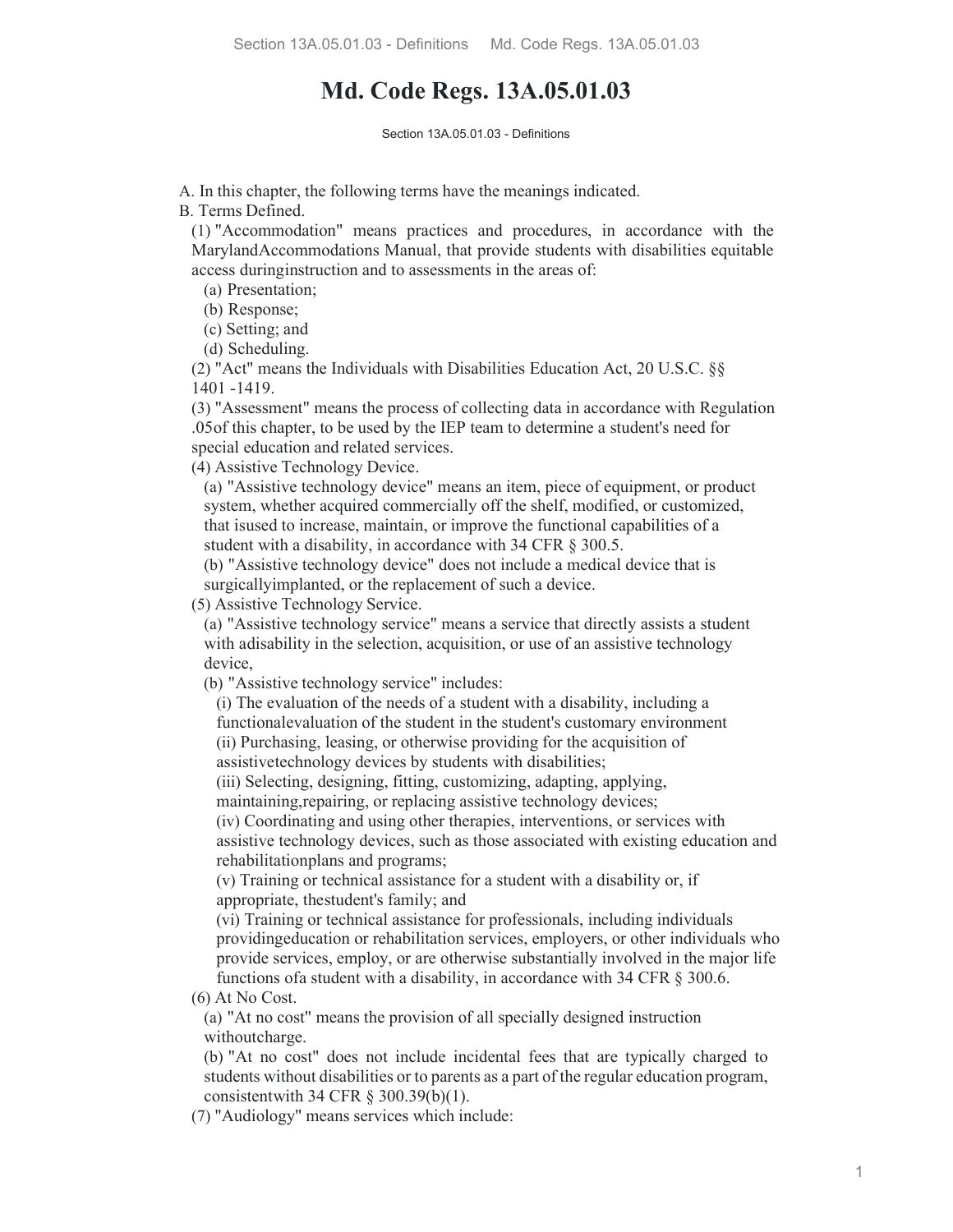(a) Identification of students with hearing loss;

(b) Determination of the range, nature, and degree of hearing loss, including referral formedical or other professional attention for the habilitation of hearing; (c) Provision of habilitative activities such as language habilitation, auditory training,speech reading (lip reading), hearing evaluation, and speech conservation; (d) Creation and administration of programs for the prevention of hearing loss;

(e) Counseling and guidance of students, parents, and teachers regarding hearing loss;and

(f) Determination of the student's need for group and individual amplification, selectingand fitting an appropriate aid, and evaluating the effectiveness of amplification.

(8) "Autism" means a developmental disability that:

(a) Does not include emotional disability as defined in §B(23) of this regulation;

(b) Significantly affects verbal and nonverbal communication and social interaction;

(c) Is generally evident before 3 years old;

(d) Adversely affects a student's educational performance; and

(e) May be characterized by:

(i) Engagement in repetitive activities and stereotyped movements,

(ii) Resistance to environmental change or change in daily routines, and

(iii) Unusual responses to sensory experiences.

(9) "Business day" means a day when a public agency is open for business whether or notstudents are required to be in attendance for instruction.

(10) "Career and technology education" means organized educational programs which aredirectly related to the preparation of individuals for paid or unpaid employment, or for additional preparation for a career requiring other than a baccalaureate or advanced degree.

(11) "Charter school" means a school that operates under the supervision of the public chartering authority in accordance with Education Article, § 9-102, Annotated Code ofMaryland.

(12) Consent.

(a) "Consent" means a parent:

(i) Has been fully informed of all information relevant to the activity for which consent is sought, in the parent's native language or other mode of communication;

(ii) Understands and agrees in writing to the carrying out of the activity for which the parent's consent is sought, and the consent describes that activity and lists the records,if any, that will be released and to whom; and

(iii) Understands that the granting of consent is voluntary on the part of the parent andmay be revoked at any time.

(b) "Consent" includes consent given to an action before a parent revokes consent, sothat:

(i) If a parent revokes consent, that revocation is not retroactive and does not negatean action that occurred after the consent was given and before the consent was revoked; and

(ii) If the parent revokes consent in writing for their child's receipt of special education services after the child is initially provided special education and related services, the public agency is not required to amend the student's education records toremove any references to the child's receipt of special education and related services because of the revocation of consent.

(13) "Consultation" means services provided to a teacher, parent, or other serviceprovider, regarding a specific student, designed to support and enhance the implementation of a student's IEP.

(14) "Counseling services" means services provided by qualified social workers,psychologists, guidance counselors, or other qualified personnel.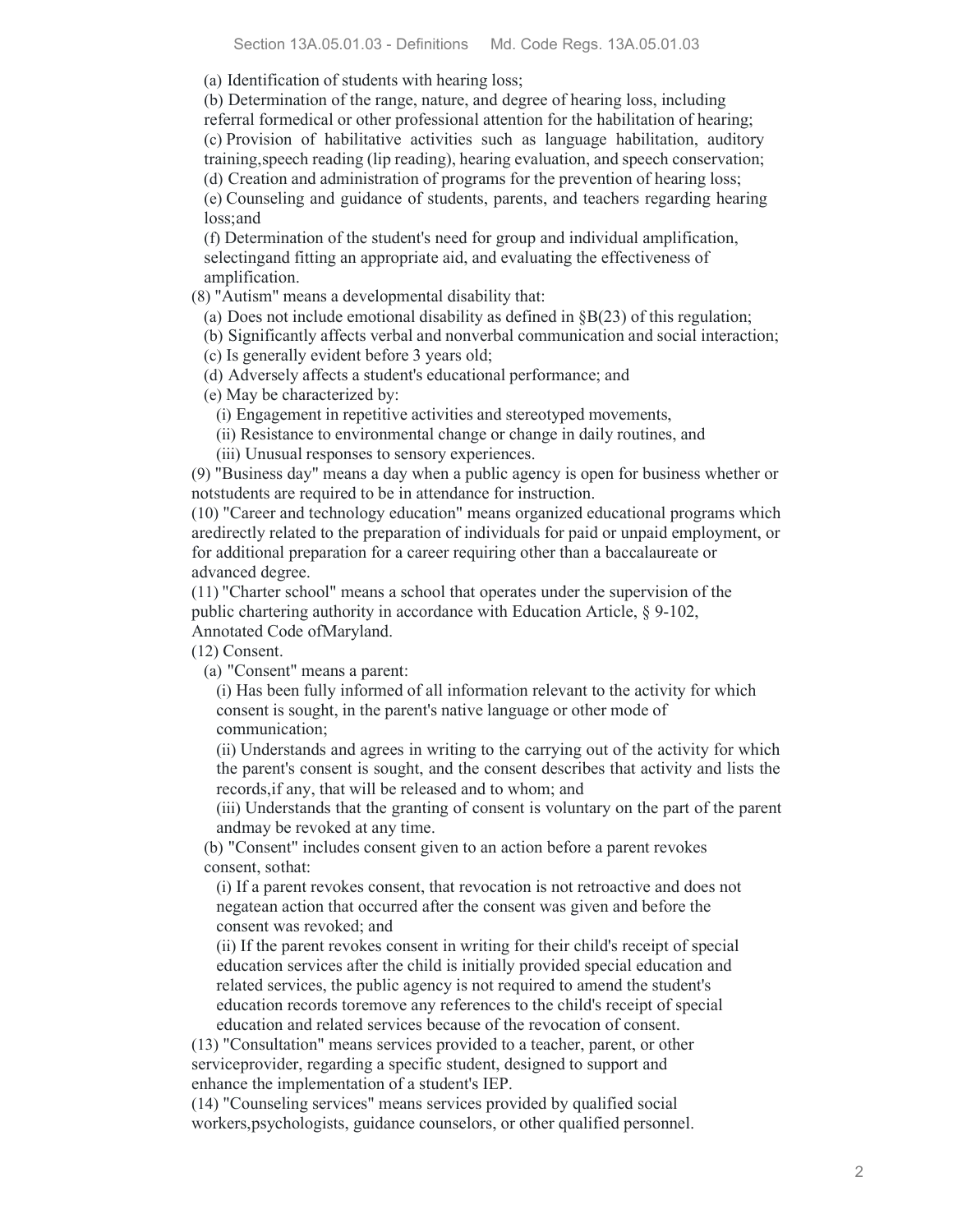(15) "Critical life skill" means a skill determined by the individualized education program(IEP) team to be critical to the student's overall educational progress. (16) "Day" means a calendar day unless otherwise indicated as a school day or businessday.

(17) "Deaf-blindness" means concomitant hearing and visual impairments, the combination of which causes such severe communication and other developmental andeducational needs that the student cannot be accommodated solely as a student with deafness or a student with blindness.

(18) "Deafness" means a hearing impairment which:

- (a) Is so severe that the student is impaired in processing linguistic information throughhearing, with or without amplification; and
- (b) Adversely affects the student's educational performance.

(19) "Department" means the Maryland State Department of Education.

(20) "Early identification" means the implementation of a formal process for

identifying adisability as early as possible in a child's life.

(21) "Education record" means personally identifiable information, as defined by §B(55)of this regulation, about a student with a disability, maintained by a public agency, consistent with 34 CFR 99 and COMAR 13A.08.02.

(22) Elementary School.

(a) "Elementary school" means a public day or residential school that provides elementary education and programs in accordance with 34 CFR § 300.7, and EducationArticle, § 1-101, Annotated Code of Maryland.

(b) "Elementary school" includes:

(i) Elementary charter schools; and

(ii) Preschool programs.

*(22.1) Emergency Conditions.*

*(a) "Emergency Conditions" means a period of time of 10 school days or longer, during which:*

*(i) A child with a disability cannot be provided with an individualized education program or special education services at school; and* 

*(ii) The school is providing instruction in some form to its students.*

*(b) Emergency conditions do not include:*

*(i) Disciplinary removals for 10 or more days under COMAR 13A.08.01.11; or (ii) Students unable to participate in their school of enrollment due to a physical or emotional condition as described under COMAR 13A.03.05.*

(23) Emotional Disability.

(a) "Emotional disability" means a condition exhibiting one or more of the following characteristics over a long period of time and to a marked degree, that adversely affectsa student's educational performance:

(i) An inability to learn that cannot be explained by intellectual, sensory, or healthfactors;

(ii) An inability to build or maintain satisfactory interpersonal relationships with peersand teachers;

(iii) Inappropriate types of behavior or feelings under normal circumstances;

(iv) A general, pervasive mood of unhappiness or depression; or

(v) A tendency to develop physical symptoms or fears associated with personal orschool problems.

(b) "Emotional disability" includes schizophrenia.

(c) "Emotional disability" does not include a student who is socially maladjusted, unlessit is determined that the student has an emotional disability.

(24) "Equipment" means:

(a) Machinery, utilities, and built-in equipment, and enclosures necessary to house themachinery, utilities, or equipment; and

(b) Other items necessary for the functioning of a particular facility as a facility for theprovision of educational services, including: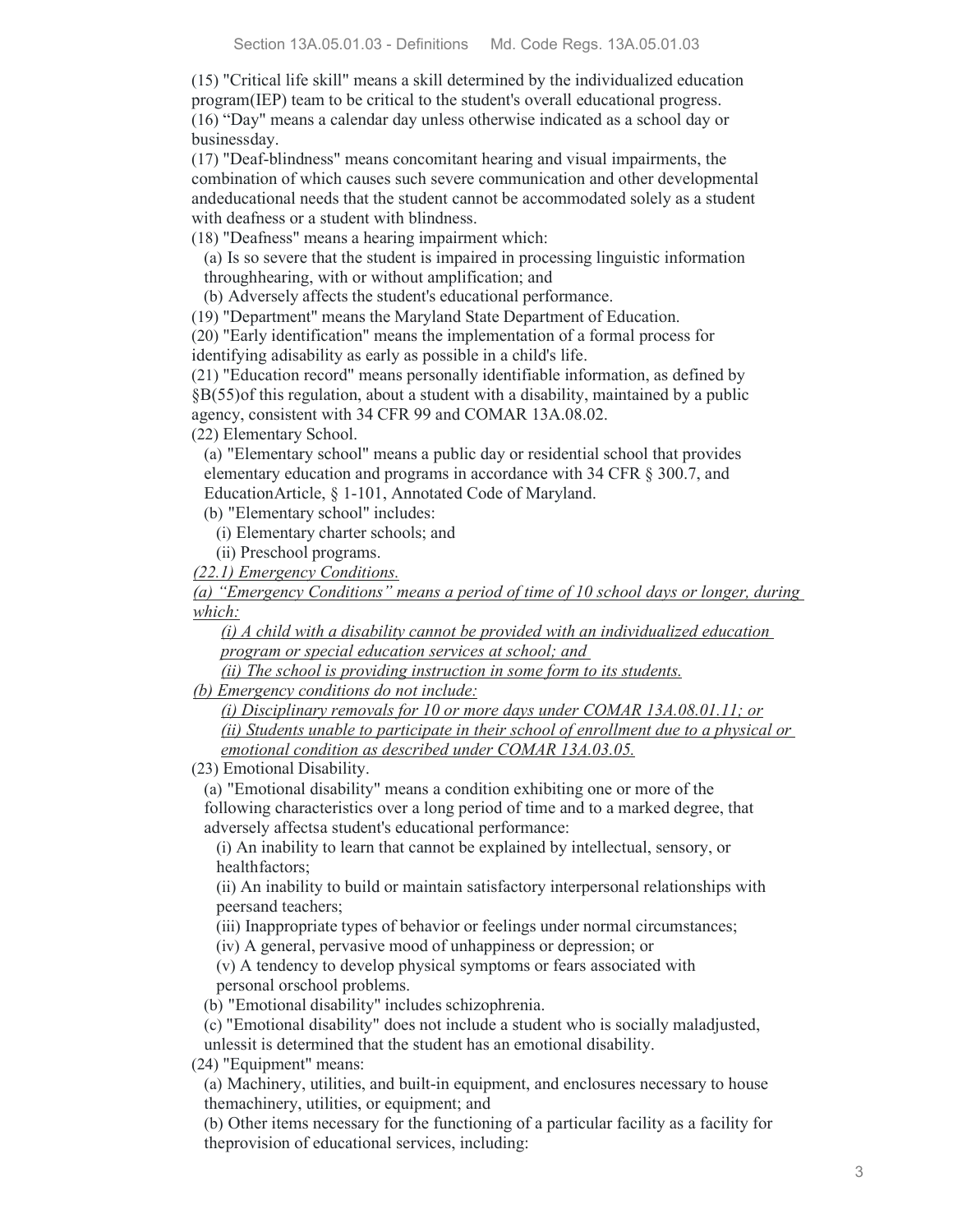(i) Instructional equipment and necessary furniture;

(ii) Printed, published, and audiovisual instructional materials;

(iii) Telecommunications, sensory, and other technological aids and devices;

(iv) Books, periodicals, and documents; and

(v) Other related materials.

(25) Evaluation.

(a) "Evaluation" means the process of reviewing:

(i) Information from parents;

(ii) Existing data; and

(iii) Results of assessment procedures used to determine whether a student has a disability, and the nature and extent of the special education and related services thatthe student needs.

(b) "Evaluation" means a review at a meeting of the IEP team and other

qualified professionals, as appropriate, in accordance with 34 CFR §§ 300.304 - 300.311 andRegulations .05 and .06 of this chapter.

(26) "Extended school year services" means the individualized extension of specificspecial education and related services that:

(a) Are provided to a student with a disability beyond the normal school year of the public agency or nonpublic school the student attends, in accordance with the student'sIEP

(b) Are provided at no cost to the parents of the student; and

(c) Meet the standards of the Department.

(27) "Free appropriate public education (FAPE)" means special education and relatedservices that:

(a) Are provided at public expense, under public supervision and direction;

(b) Meet the standards of the Department, including the requirements of 34

CFR §§300.8, 300.101, 300.102, and 300.530(d) and this chapter;

(c) Include preschool, elementary, or secondary education; and

(d) Are provided in conformity with an IEP that meets the requirements of 20 U.S.C. §1414, and this chapter.

(28) "General curriculum" means the curricular content adopted by a public agency, or schools within a public agency, for students from preschool through secondary education.

(29) "Hearing impairment" means an impairment in hearing, whether permanent or fluctuating, that adversely affects a student's educational performance, but which is notincluded in §B(18) of this regulation.

(30) "Homeless students" means children and youth as defined by § 725 of theMcKinney-Vento Homeless Assistance Act and COMAR 13A.05.09.

(31) "Impartial hearing officer" means an administrative law judge appointed by the Office of Administrative Hearings to conduct a due process hearing in accordance with 34CFR § 300.511(c) and Education Article, § 8-413, Annotated Code of Maryland.

(32) "Include" means that the items named are not all of the possible items that arecovered, whether like or unlike the ones named.

(33) "Independent educational evaluation" means assessment procedures conducted by aqualified individual who is not employed by the public agency responsible for the education of the student.

(34) "Individualized education program (IEP)" means a written statement for a student with a disability that is developed, reviewed, and revised in accordance with 34 CFR §§300.320 - 300.324 and Regulations .08 and .09 of this chapter.

(35) "IEP team" means a group of individuals responsible for:

(a) Identifying and evaluating students with disabilities in accordance with 34 CFR §§ 300.301 - 300.311 and Regulations .04-.06 of this chapter

(b) Developing, reviewing, or revising an IEP for a student with a disability in accordance with 34 CFR §§ 300.320 - 300.328 and Regulation .07 of this chapter;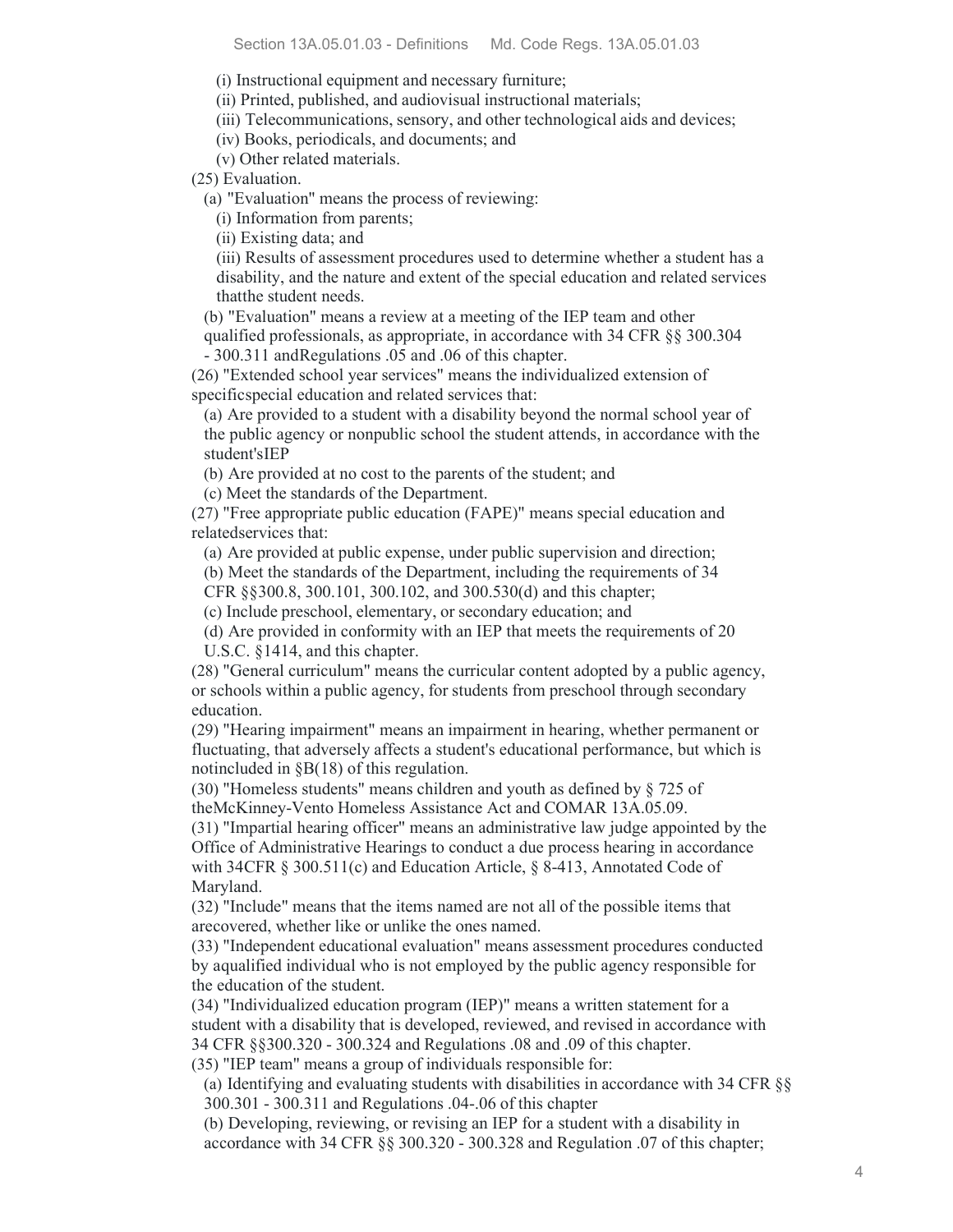an

(c) Determining the placement of a student with a disability in the least restrictive environment (LRE) in accordance with 34 CFR §§ 300.114 - 300.117 and Regulation .10 of this chapter.

(36) "Intellectual disability" means general intellectual functioning, adversely affecting astudent's educational performance, that:

(a) Is significantly subaverage;

(b) Exists concurrently with deficits in adaptive behavior; and

(c) Is manifested during the developmental period.

(37) Interpreting Services.

(a) "Interpreting services" means services for students who are deaf or hard of hearing

(b) "Interpreting services" include:

(i) Oral transliteration services;

(ii) Cued language transliteration services;

(iii) Sign language transliteration and interpreting services;

(iv) Transcription services, including Communication Access Real-Time

Translation(CART), C-Print, and TypeWell; an

(v) Special interpreting services for students who are deaf-blind.

*(37.1) Learning Continuity Plan refers to the sections of the IEP that address the provision of a free appropriate public education during emergency conditions.* 

(38) "Limited English proficient (LEP)" means an individual who does not speak English as the individual's primary language and who has a limited ability to read, speak, write, orunderstand English.

(39) "Local school system (LSS)" means any of the 24 public school systems in the Stateresponsible for providing a free appropriate public education to students with disabilities.

(40) "Mediator" means a qualified individual:

(a) Selected by the Office of Administrative Hearings to conduct mediation in accordance with 34 CFR § 300.506, Education Article § 8-413, Annotated Code ofMaryland, and Regulation .15B of this chapter; and

(b) Trained in effective mediation techniques.

(41) "Medical services" means services provided by a licensed physician to determine a student's medically related disability that results in the student's need for special educationand related services.

(42) Meeting.

(a) "Meeting" means a prearranged event when personnel of a public agency, a parent,and others who have knowledge or special expertise regarding the student, at the discretion of the public agency or the parent, come together at the same time and placeto discuss matters related to the identification, evaluation, educational placement, and the provision of FAPE for a student with a disability.

(b) "Meeting" does not include:

(i) Informal or unscheduled conversations with public agency personnel;

(ii) Conversations on issues of teaching methodology, lesson plans, or

coordination ofservice provision, if these issues are not addressed on the student's IEP; or

(iii) Preparatory activities of public agency personnel necessary to develop a proposalor response to a parent proposal that will be discussed at a later meeting.

(43) "Modifications" means practices that change, lower, or alter learning expectations, inaccordance with the Maryland Accommodations Manual.

(44) Multiple Disabilities.

(a) "Multiple disabilities" means concomitant impairments, such as intellectual disability-blindness or intellectual disability-orthopedic impairment, the combination ofwhich causes such severe educational problems that the student cannot be accommodated in special education programs solely for one of the impairments.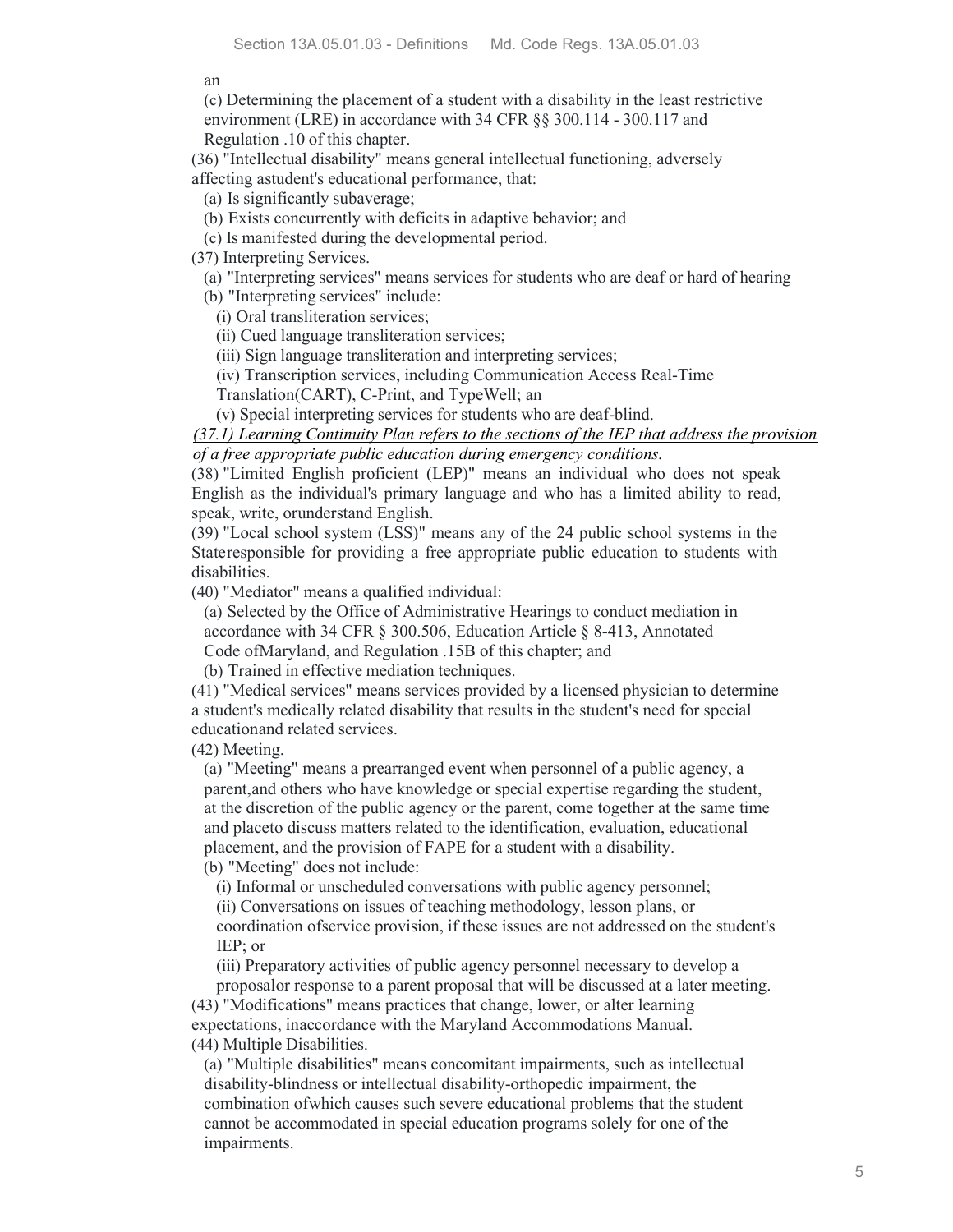(b) "Multiple disabilities" does not include students with deaf-blindness.

(45) Native Language

(a) "Native language" means the language normally used by an individual who is limited English proficient, or the language normally used by the parent of the student inaccordance with 34 CFR § 29.

(b) "Native language" includes the language normally used by the student in:

(i) All direct contact;

(ii) Assessment and evaluation;

(iii) The student's home; and

(iv) The student's learning environment.

(c) "Native language" includes the mode of communication that is normally used by anindividual:

(i) Who is blind;

(ii) Who is deaf; or

(iii) With no written language.

(46) "Nonacademic and extracurricular activities and services" means activities andservices which may include:

(a) Counseling services, athletics, transportation, health services, recreational activities,special interest groups, or clubs sponsored by the public agency

(b) Referrals to agencies that provide assistance to individuals with disabilities; and

(c) Employment of students, including employment by the public agency and assistancein making outside employment available

(47) "Nonpublic school" means a day or residential educational program that is governed "Occupational therapy" means services which include:

(a) Improving, developing, or restoring functions impaired or lost through illness,injury, or deprivation;

(b) Improving ability to perform tasks for independent functioning when functions areimpaired or lost; and

(c) Preventing, through early intervention, initial or further impairment or loss offunction.

(48) Orientation and Mobility Services.

(a) "Orientation and mobility services" means services provided to blind or visually impaired students by qualified personnel to enable those students to attain systematicorientation to and safe movement within their environments in school, home, and community.

(b) "Orientation and mobility services" includes:

(i) Teaching students spatial and environmental concepts and use of informationreceived by the senses, such as sound, temperature, and

vibrations, to establish, maintain, or regain orientation and line of travel;

(ii) Teaching students to use the long cane or a service animal, as appropriate, to supplement visual travel skills or as a tool for safely negotiating the environment forstudents with no available travel vision;

(iii) Teaching students to understand and use remaining vision and distance low visionaids, as appropriate; and

(iv) Other concepts, techniques, and tools, as determined appropriate.

(49) Orthopedic Impairment.

(a) "Orthopedic impairment" means a severe orthopedic impairment that

adverselyaffects a student's educational performance. (b) "Orthopedic impairment" includes impairments:

(i) Caused by congenital anomaly, such as clubfoot or absence of some member;

(ii) Caused by disease such as poliomyelitis or bone tuberculosis; and

(iii) From other causes such as cerebral palsy, amputations, and fractures or burnswhich cause contractures.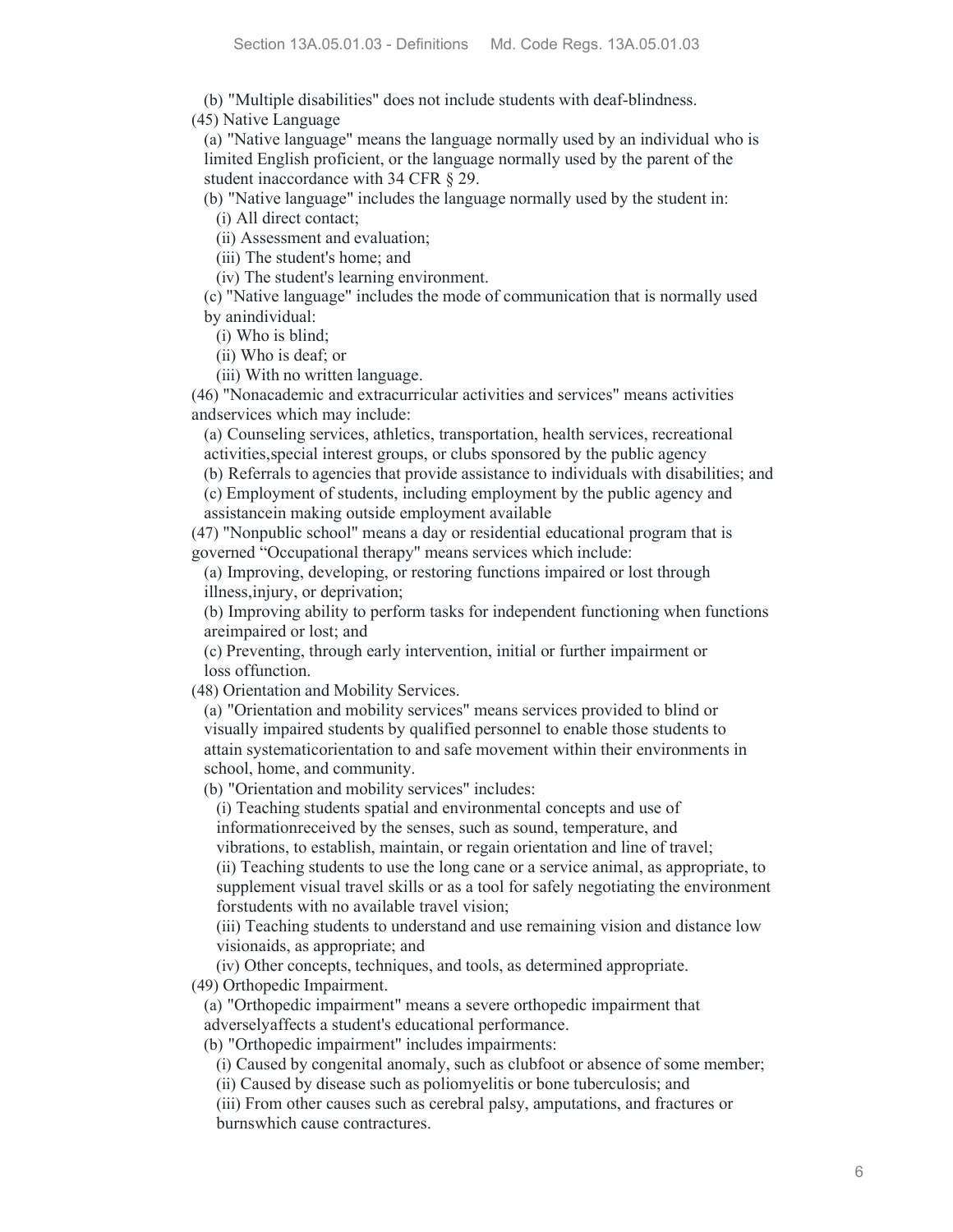(50) "Other health impairment" means having limited strength, vitality, or alertness, including a heightened alertness to environmental stimuli that results in limited alertnesswith respect to the educational environment, that is adversely affecting a student's educational performance, due to chronic or acute health problems such as:

(a) Asthma;

(b) Attention deficit disorder or attention deficit hyperactivity disorder;

(c) Diabetes;

(d) Epilepsy;

(e) A heart condition;

(f) Hemophilia;

(g) Lead poisoning;

(h) Leukemia;

(i) Nephritis;

(j) Rheumatic fever;

(k) Sickle cell anemia; or

(l) Tourette syndrome.

(51) Parent.

(a) "Parent" means:

(i) A biological or adoptive parent;

(ii) A guardian;

(iii) A person acting as a parent of a student, including a grandparent, stepparent, orother relative with whom the child lives, or an individual who is legally responsiblefor the child's welfare;

(iv) A foster parent with whom the student lives, if the foster parent has been grantedlimited guardianship for educational decision-making purposes by the court that has placed the child in foster care; or

(v) A surrogate parent who has been appointed in accordance with 34 CFR § 300.519and Education Article, § 8-412, Annotated Code of Maryland.

(b) "Parent" does not include:

(i) An employee of a public agency responsible for the education or care of the child;or

(ii) The State, if the child is a ward of the State.

(52) "Parent counseling and training" means:

(a) Assisting parents in understanding the special needs of the child; and

(b) Providing parents with information about child development.

(53) "Participating agency" means a public agency, other than the public agency responsible for the student's education, that is financially and legally responsible forproviding or paying for the provision of transition services to the student.

(54) "Personally identifiable information" means information that includes:

(a) The name of the student, the student's parent, or other family member; (b) The address of the student;

(c) A personal identifier such as the student's Social Security number or student number;and

(d) A list of personal characteristics or other information that would make it

possible toidentify the student with reasonable certainty.

(55) Physical Education.

(a) "Physical education" means the development of:

(i) Physical and motor fitness;

(ii) Fundamental motor skills and patterns; and

(iii) Skills in aquatics, dance, and individual and group games and sports, includingintramural and lifetime sports.

(b) "Physical education" includes:

(i) Special physical education;

(ii) Adaptive physical education;

(iii) Movement education; and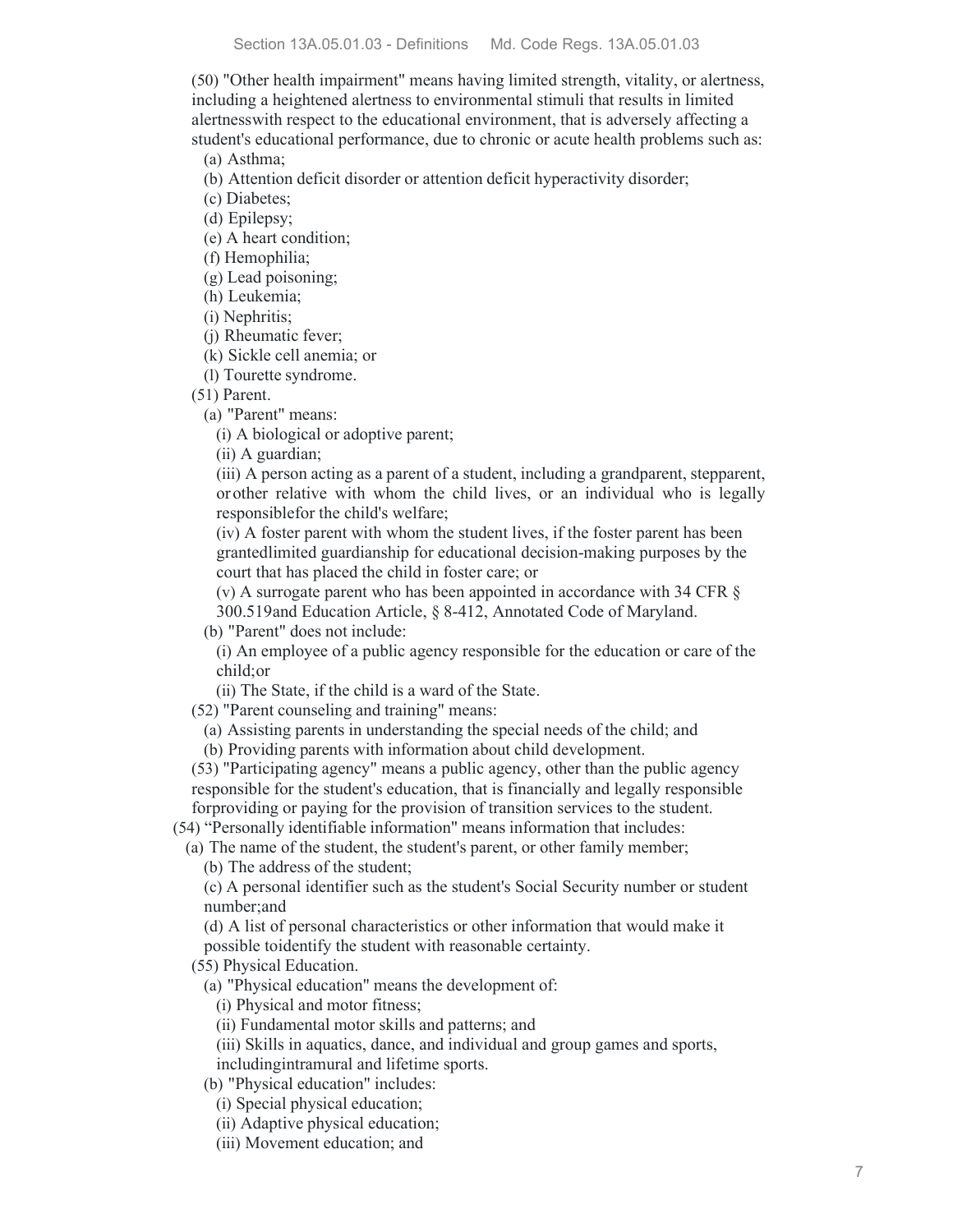(iv) Motor development.

(56) "Physical therapy" means services provided by a qualified physical therapist or physical therapy assistant, in accordance with Health Occupations Article, § 13- 101(h),Annotated Code of Maryland, and COMAR 10.38.03.02H.

(57) "Psychological services" means services that include:

(a) Administering psychological and educational tests, and other assessment procedures;

(b) Interpreting assessment results;

(c) Obtaining, integrating, and interpreting information about student behavior andconditions relating to learning;

(d) Consulting with other staff members in planning school programs to meet the special educational needs of students as indicated by psychological tests, interviews,direct observation, and behavioral evaluations;

(e) Planning and managing a program of psychological services,

includingpsychological counseling for students and parents; and

(f) Assisting in developing positive behavioral intervention strategies.

(58) Public Agency.

(a) "Public agency" means a State or local government or quasi-government entity responsible for the provision of a free appropriate public education to students withdisabilities.

(b) "Public agency" includes local school systems, the SEED School, the Department, the Department of Health and Mental Hygiene, the Department of Juvenile Services, theMaryland School for the Blind, the Maryland School for the Deaf, and the Department of Labor, Licensing, and Regulation.

(59) "Public expense" means the cost of services paid or provided by a public agency atno cost to the parent.

(60) "Qualified" means an individual who has met the State approved or recognized certification, licensing, registration, or other comparable requirements that apply to thearea in which the individual is providing special education or related services.

(61) "Recreation" means services which include assessment of leisure function, therapeutic recreation services, recreation programs in schools and other communityagencies, and leisure education.

(62) "Reevaluation" means an evaluation conducted after the initial evaluation inaccordance with Regulation .06D of this chapter.

(63) "Rehabilitation counseling services" means services provided:

(a) By qualified personnel in individual and group sessions that focus specifically on: (i) Career development,

(ii) Employment preparation,

(iii) Achieving independence, and

(iv) Integration in the workplace and community of a student with a disability; and

(b) To students with disabilities by vocational rehabilitation services funded under theRehabilitation Act of 1973.

(64) Related Services.

(a) "Related services" means transportation and such developmental, corrective, andother supportive services as may be required to assist a student with a disability to benefit from special education.

(b) "Related services" includes:

(i) Speech-language pathology;

(ii) Audiology;

(iii) Psychological services;

(iv)Physical and occupational therapy;

(v) Recreation, including therapeutic recreation;

(vi) Early identification and assessment of disabilities in students;

(vii) Counseling services, including rehabilitation counseling;

(viii) Orientation and mobility services;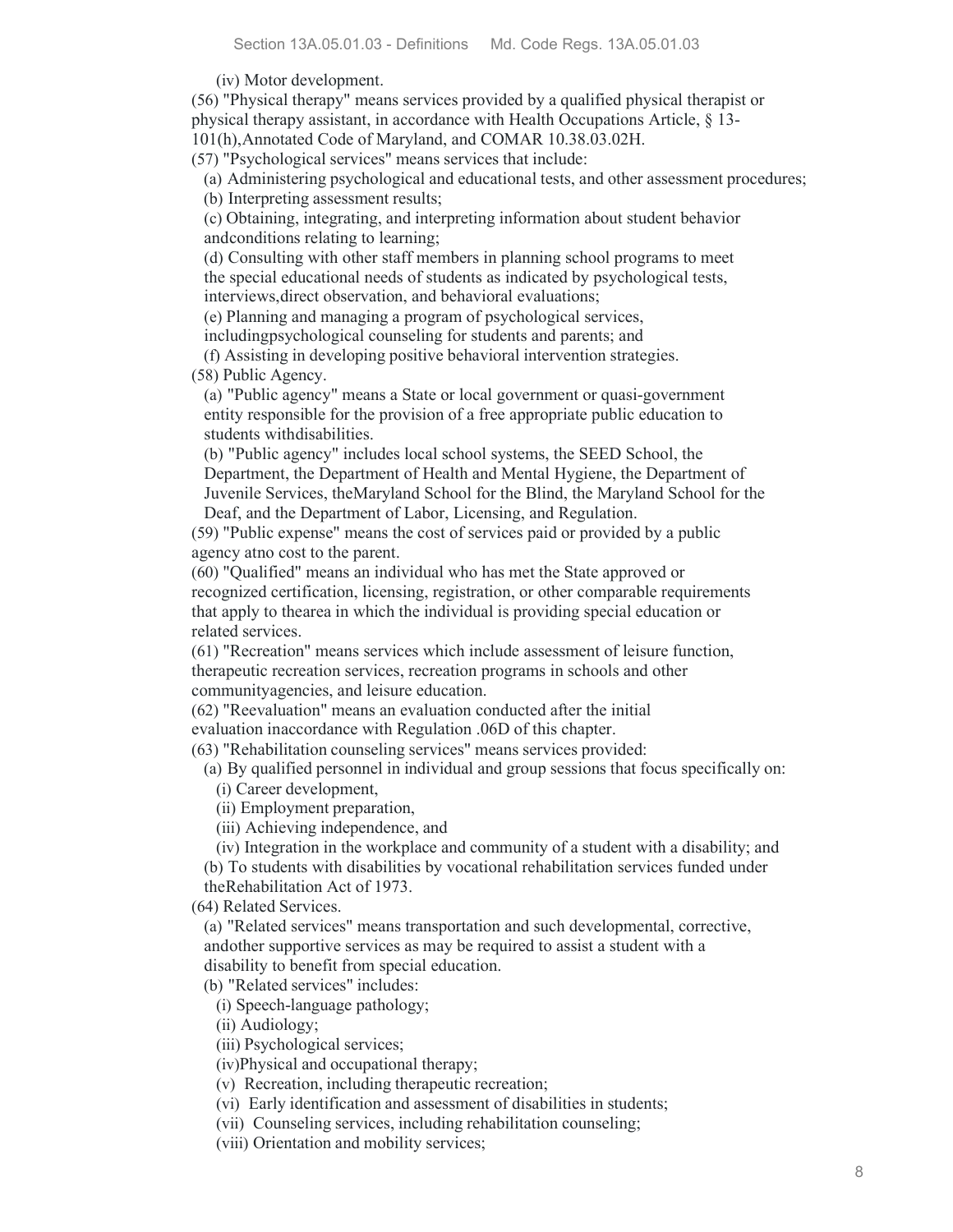(ix) Medical services for diagnostic or evaluation purposes;

(x) School health services, including school nursing services;

(xi) Social work services in schools; and

(xii) Parent counseling and training.

(c) "Related services" does not include:

(i) A surgically implanted medical device;

(ii) The optimization of the device's functioning;

(iii) Maintenance of the device; or

(iv) Replacement of the device.

(65) "School day" means a day, including a partial day, when a public agency is open andstudents with and without disabilities are required to be in attendance for instruction in accordance with COMAR 13A.08.02.01H.

(66) "School health services" means services:

(a) Provided by a qualified school nurse or other qualified individual; and

(b) Designed to enable a student with a disability to receive FAPE as described in thestudent's IEP.

(67) Secondary School.

(a) "Secondary school" means a public day or residential school that provides secondaryeducation in accordance with 34 CFR § 300.36, Education Article, § 2- 205, Annotated Code of Maryland, and COMAR 13A.03.01.02H.

(b) "Secondary school" does not include education beyond grade 12.

(68) "Service plan" means a written statement developed and implemented in accordance with 34 CFR §§ 300.131 - 300.144 and Regulation .16B of this chapter, that describes thespecial education and related services a local school system shall provide to a parentally placed private school student with a disability designated to receive services, including the location of the services and any transportation necessary.

(69) "Social work services in schools" means services which include:

(a) Preparing a social or developmental history of a student with a disability;

(b) Group and individual counseling with the student and family;

(c) Working with those problems in a student's living situation, such as home,

school,and community, that affect the student's adjustment in school;

(d) Mobilizing school and community resources to enable the student to learn aseffectively as possible in the student's educational program; and

(e) Assisting in the development of positive behavioral intervention strategies.

(70) Special Education.

(a) "Special education" means specially designed instruction, at no cost to the parents, to meet the unique needs of a student with a disability, including instruction conductedin the classroom, in the home, in hospitals and institutions, and in other settings.

(b) "Special education" includes speech-language pathology services, travel training,career and technology education, and instruction in physical education if the service consists of specially designed instruction.

(71) "Specially designed instruction" means the adaptation of content, methodology, or delivery of instruction to address the unique needs of a student with a disability to ensureaccess to the general curriculum, so that the student can meet the educational standards that apply to each student within the jurisdiction of the public agency. (72) Specific Learning Disability (SLD).

(a) "SLD" means a disorder in one or more of the basic psychological processes involved in understanding or in using language, spoken or written, that may manifestitself in the imperfect ability to listen, think, speak, read, write, spell, or do mathematical calculations, consistent with Department criteria.

(b) "SLD" includes conditions such as perceptual disabilities, brain injury,

minimalbrain dysfunction, dyslexia, and developmental aphasia.

(c) "SLD" does not include students who have learning problems which are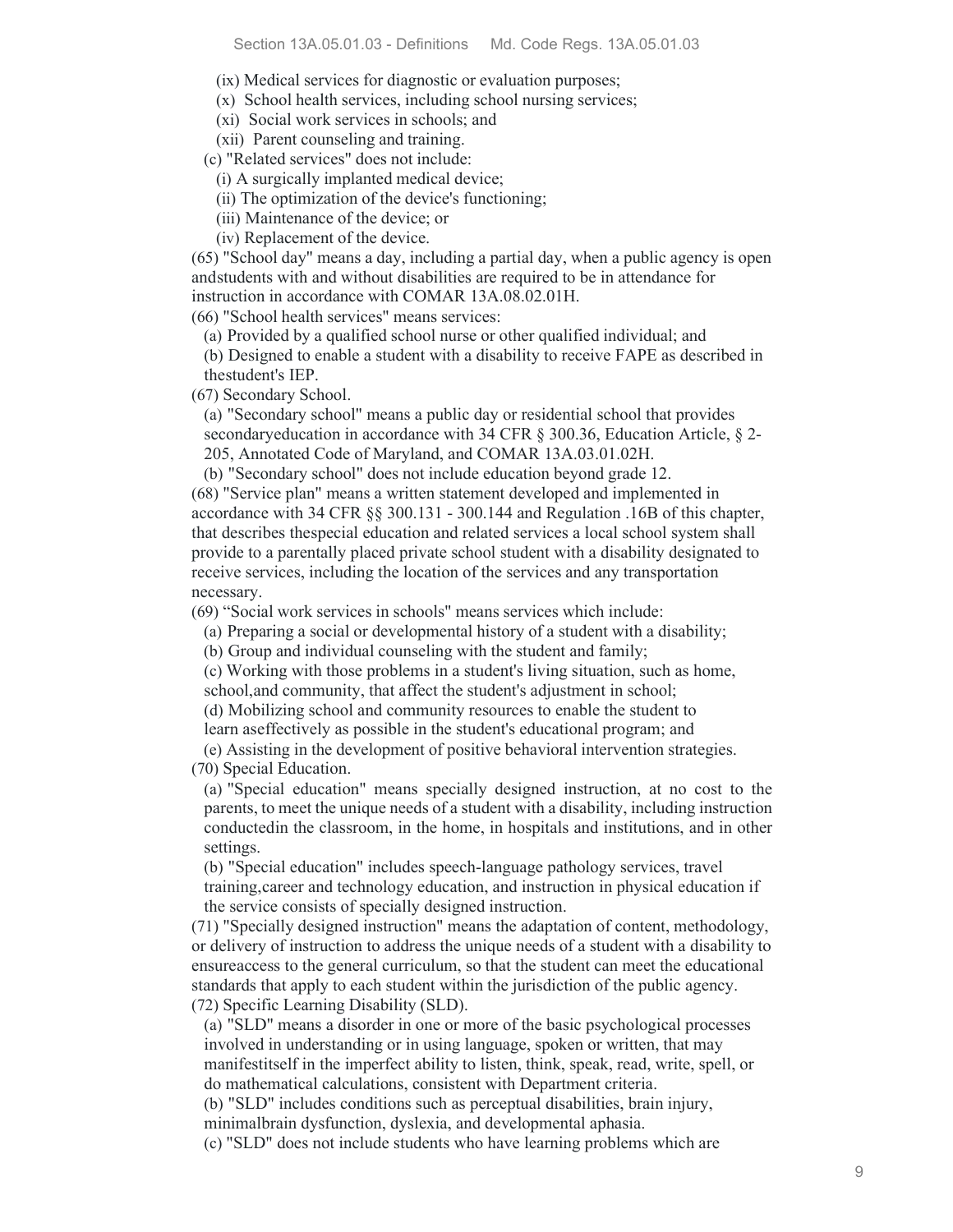primarilythe result of visual, hearing, or motor impairments, intellectual disability, emotional disability, or environmental, cultural, or economic disadvantage.

(73) "Speech or language impairment" means a communication disorder such as stuttering, impaired articulation, voice impairment, or language impairment that adverselyaffects a student's educational performance.

(74) "Speech-language pathology" means services which include:

(a) Identification of students with speech or language impairments;

(b) Diagnosis and appraisal of specific speech or language impairments;

(c) Referral for medical or other professional attention necessary for the habilitation ofspeech or language impairments;

(d) Provision of speech and language services for the habilitation or prevention ofcommunicative impairments; and

(e) Counseling and guidance of parents, students, and teachers regarding speech andlanguage impairments.

(75) "Statewide assessment" means the testing procedures adopted by the State Board of Education to measure student or school performance, consistent with 20 U.S.C. § 1412(a)(16).

(76) "Student with a developmental delay" means a student within the age range of 3 years old through 7 years old assessed and evaluated in accordance with Regulations .05and .06 of this chapter as having:

(a) A 25 percent or greater delay in adaptive, cognitive, communicative,

emotional,physical, or social development;

(b) Atypical development or behavior as defined in COMAR 13A.13.01.03B(12)(b); or

(c) A diagnosed physical or mental condition as defined in COMAR

13A.13.01.03B(12)(c).

(77) "Student with a disability" means a student, 3 years old through the end of the schoolyear in which the student turns 21 years old:

(a) Evaluated in accordance with Regulation .06 of this chapter as having:

(i) Autism,

(ii) Deaf-blindness,

(iii) Emotional disability,

(iv) Hearing impairment, including deafness,

(v) Intellectual disability;

(vi) Multiple disability,

(vii) Orthopedic impairment,

(viii) Other health impairment,

(ix) Specific learning disability,

(x) Speech or language impairment,

(xi) Traumatic brain injury, or

(xii) Visual impairment, including blindness; and

(b) Who, because of the impairment, needs special education and related services. (78) "Supplementary aids and services" means aids and services and other supports thatare provided in regular education classes, other education-related settings, and extracurricular and nonacademic settings to enable a student with a disability to be educated with students without disabilities to the maximum extent appropriate in accordance with 34 CFR §§ 300.114 - 300.116 and Regulation .10 of this chapter. (79) Transition Services.

(a) "Transition services" means a coordinated set of activities for a student with a disability, designed within a results-oriented process, that is focused on improving theacademic and functional achievement of a student with a disability to facilitate the student's movement from school to post-school activities, including:

(i) Post-secondary education;

(ii) Career and technology education;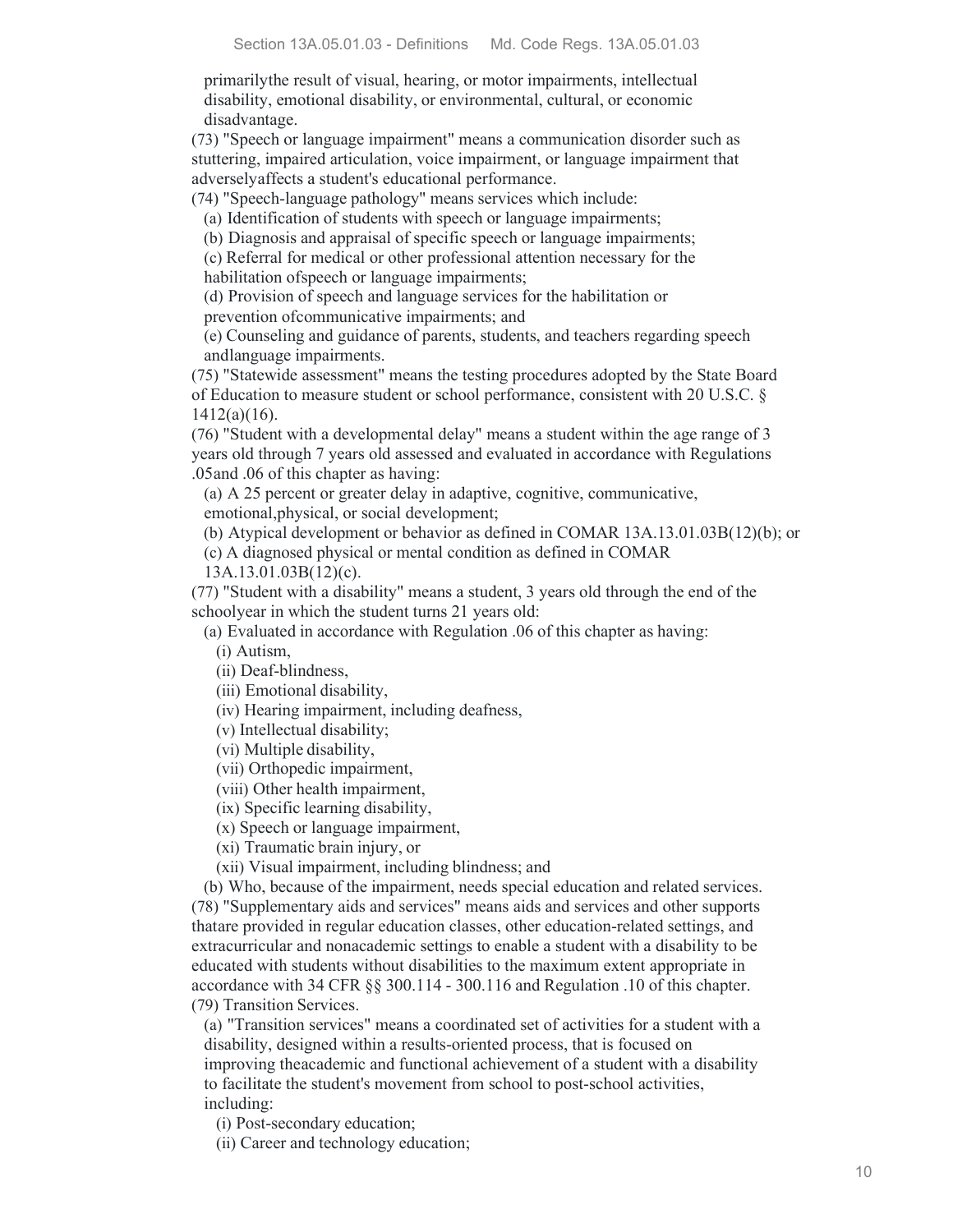(iii) Integrated employment, including supported employment;

(iv) Continuing and adult education;

(v) Adult services;

(vi) Independent living; or

(vii) Community participation.

(b) "Transition services" also means activities based on the student's needs, taking intoaccount the student's strengths, preferences, and interests.

(c) "Transition services" include:

(i) Needed activities in the areas of instruction, related services, community experiences, development of employment, or other post-school adult living objectives;

(ii) Acquisition of daily living skills; and

(iii) Functional vocational evaluation, if appropriate.

(80) "Transportation" means services which include:

(a) Travel to and from school and between schools;

(b) Travel in and around school buildings; and

(c) Specialized equipment, such as special or adapted buses, lifts, and ramps, if requiredto provide special transportation for a student with a disability.

(81) Traumatic Brain Injury.

(a) "Traumatic brain injury" means an acquired injury to the brain, caused by anexternal force, resulting in total or partial functional disability or psychosocial impairment, or both, that adversely affects a student's educational performance.

(b) "Traumatic brain injury" includes open or closed head injuries resulting inimpairments in one or more areas such as:

(i) Cognition;

(ii) Language;

(iii) Memory;

(iv) Attention;

(v) Reasoning;

(vi) Abstract thinking;

(vii) Judgment;

(viii) Problem solving;

(ix) Sensory, perceptual, and motor abilities;

(x) Psychosocial behavior;

(xi) Physical functions;

(xii) Information processing; and

(xiii) Speech.

(c) "Traumatic brain injury" does not include brain injuries that are:

(i) Congenital or degenerative; or

(ii) Induced by birth trauma.

(82) "Travel training" means providing instruction to students with

disabilities, asappropriate, who require this instruction to enable them to:

(a) an awareness of the environment in which they live; and

(b) Learn the skills necessary to move effectively and safely from place to place withinthat environment.

(83) Visual Impairment.

(a) "Visual impairment" means impairment in vision which, even with

correction,adversely affects a student's educational performance.

(b) "Visual impairment" includes partial sight and blindness.

(84) Ward of the State.

(a) "Ward of the State" means a child for whom a State or county agency or official hasbeen appointed legal guardian, or who has been committed by a court of competent jurisdiction to the legal custody of a State or county agency or official with the express authorization that the State or county agency or official make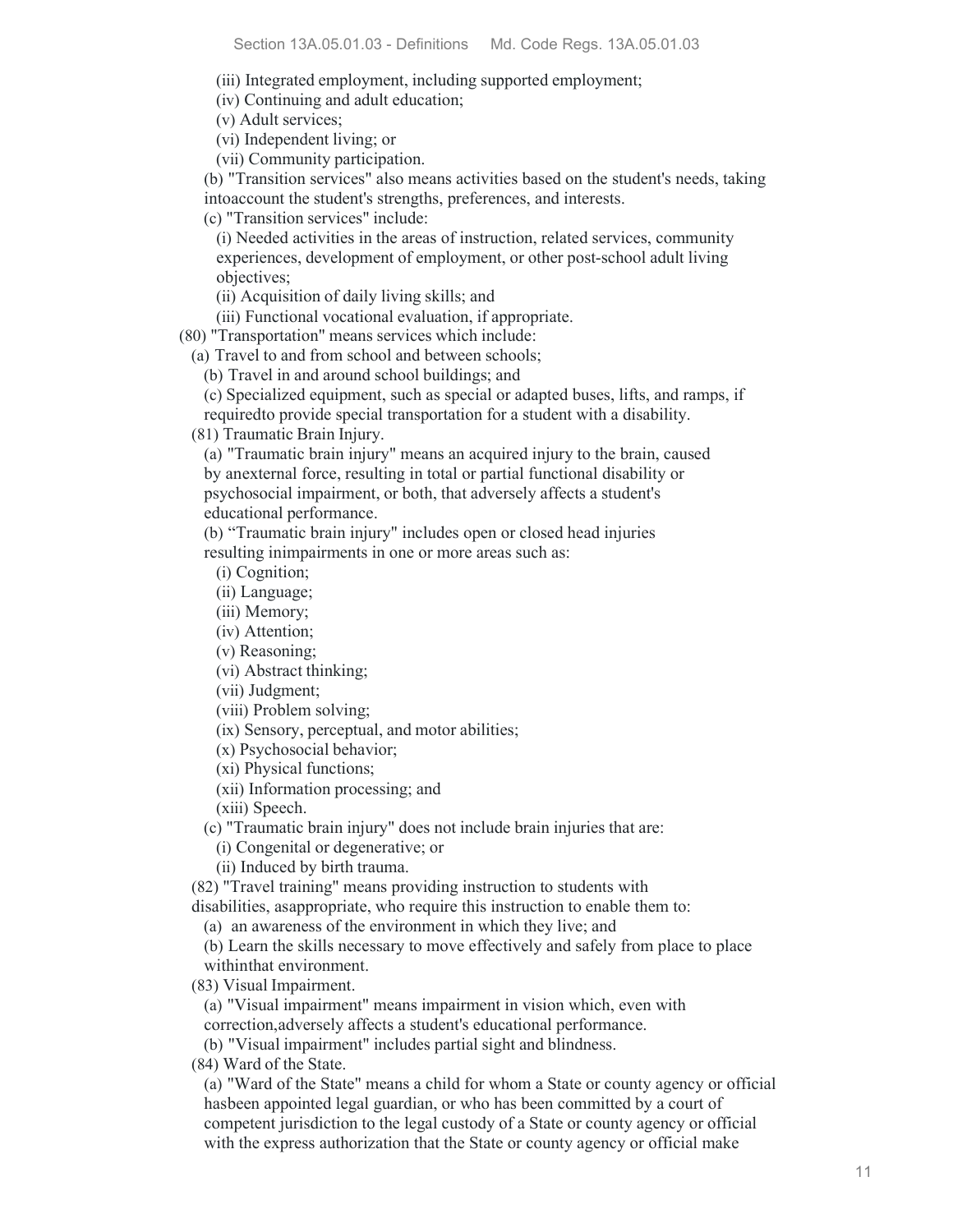educational decisions forthe child.

(b) "Ward of the State" does not include a foster child who has a foster parent whomeets the definition of a parent as defined in  $\S B(52)(a)(iv)$  of this regulation.

*Md. Code Regs. 13A.05.01.03*

Regulation .03B amended effective January 21, 2002 (29:1 Md. R. 24); May 7, 2007 (34:9 Md R. 826); October 5, 2009 (36:20 Md. R. 1530); May 16, 2011 (38:10 Md. R. 615); amended effective 43:26 Md. R. 1447, eff. 1/2/2017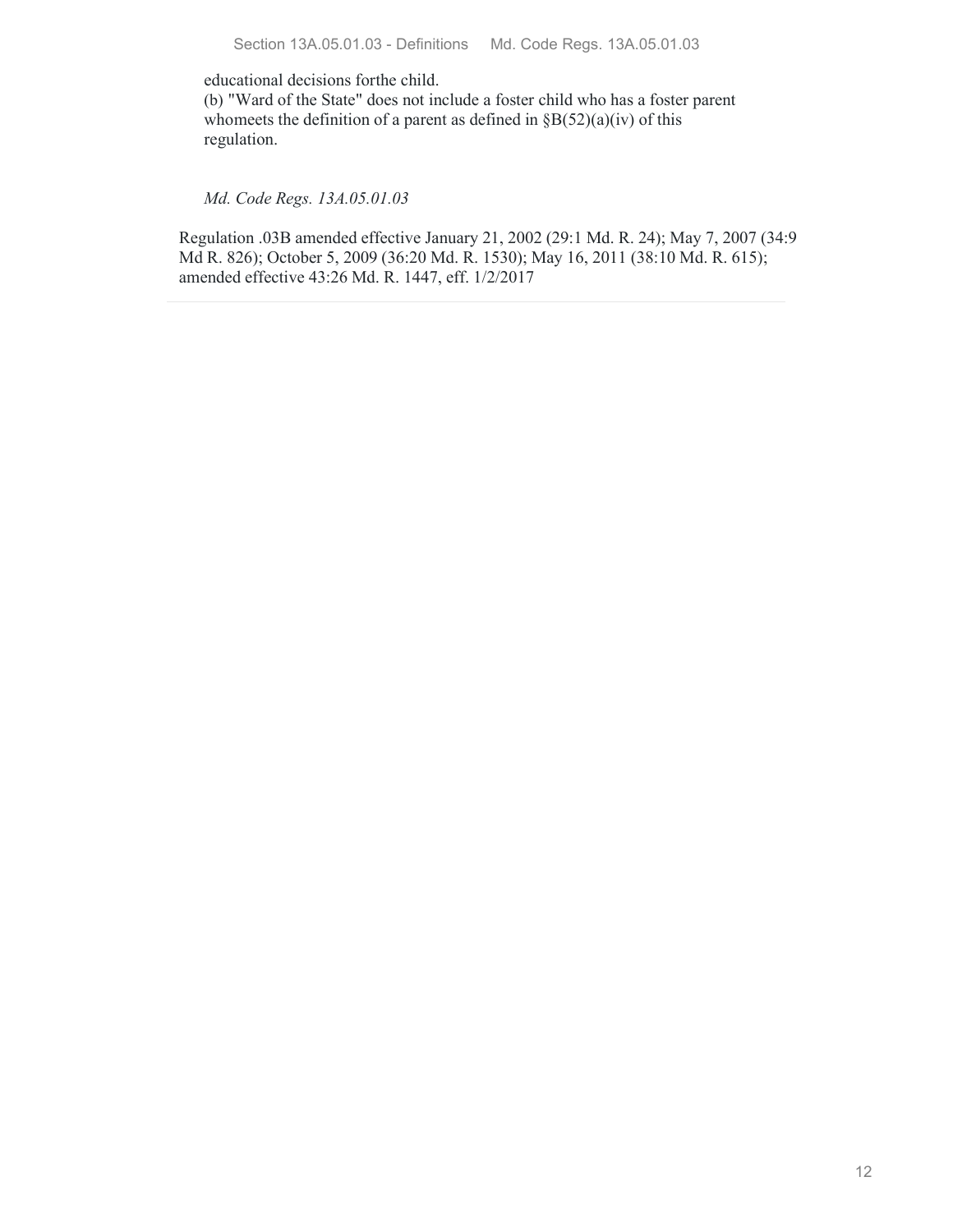# **Md. Code Regs. 13A.05.01.08**

Section 13A.05.01.08 - Individualized Education Program (IEP) Team Responsibilities

A. IEP Development.

(1) A public agency shall ensure that an IEP team meets to develop an IEP for a studentwith a disability within 30 days of the evaluation.

(2) Transition from a Local Infants and Toddlers Program.

(a) If a child transitioning from a local infants and toddlers program is determined to bea student with a disability or developmental delay in accordance with Regulation .06B of this chapter, the public agency shall:

(i) Ensure that an IEP team meets in a timely manner to determine a child's eligibilityfor special education and related services before the child's third birthday;

(ii) Invite the child's local infants and toddlers service coordinator or other representatives of the local infants and toddlers program to assist with a smoothtransition of services, consistent with Regulation .07A(8) of this chapter; and

(iii) Ensure that the student's IEP is in effect on the student's third birthday in accordance with Regulation .09 of this chapter if a child's family chooses to receivepreschool special education services.

(b) The IEP team shall consider the student's individual family service plan whendeveloping the child's IEP, in accordance with  $\delta A(2)(a)(i)$  of this regulation.

(3) In developing an IEP, the IEP team shall consider and document:

(a) Strengths of the student;

(b) Concerns of the parent for enhancing the education of the student;

(c) Results of the initial or most recent evaluation;

(d) Communication needs of the student;

(e) Whether the student requires assistive technology devices and services;

(f) The results of the student's performance on Statewide, district-wide, or

alternativeassessment programs, as appropriate; and

(g) The academic, developmental, and functional needs of the student.

(4) If a student's behavior impedes the student's learning or the learning of others, the IEP team shall consider strategies, including positive behavioral interventions, strategies, and supports, to address that behavior, as appropriate.

(5) If a student is limited English proficient, the IEP team shall consider the languageneeds of the student as these needs relate to the student's IEP. (6) Blind or Visually Impaired Students.

(a) If a student is blind or visually impaired, the IEP team shall provide for instructionin:

(i) Braille and the use of braille, including textbooks in braille, unless the IEP team determines that instruction in braille is not appropriate for the student in accordancewith 34 CFR § 300.324(a)(2)(iii), Education Article, § 8-408, Annotated Code of Maryland, and COMAR 13A.06.05.01; and

(ii) Orientation and mobility, unless the IEP team determines that instruction in orientation and mobility is not appropriate for the student in accordance with Education Article, § 8-408, Annotated Code of Maryland, and §A(6)(b)-

(d) of thisregulation.

(b) If the IEP team determines that instruction in orientation and mobility is notappropriate for the student, the IEP team shall order an orientation and mobility assessment, consistent with guidelines established by the Department, that: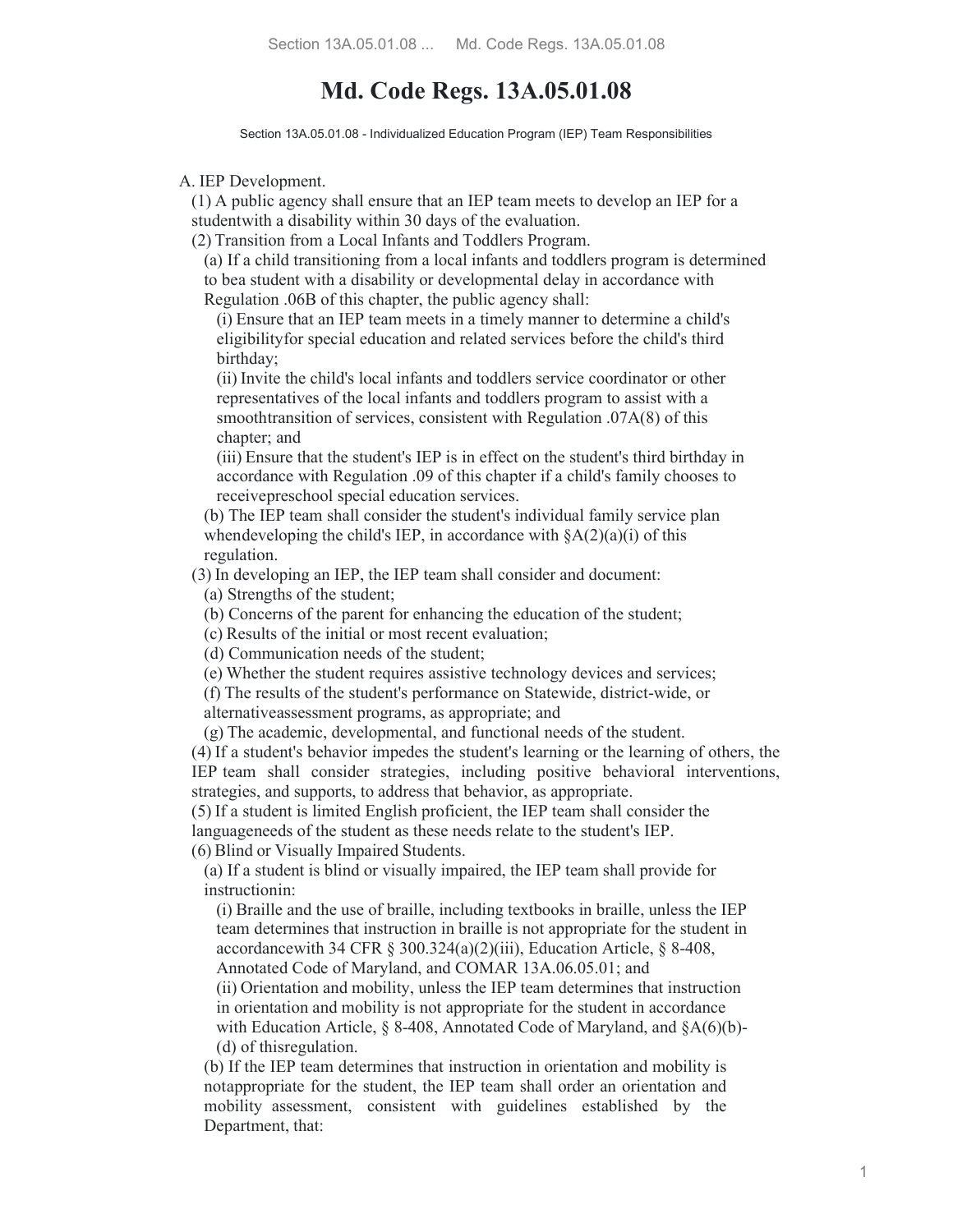(i) Includes input from the student's parent or guardian;

(ii) Includes input from the student's classroom teacher; and

(iii) Takes into consideration the student's age, current and future needs, ability to function in familiar and unfamiliar areas, and ability to function under various lightingconditions.

(c) To be qualified to conduct an orientation and mobility assessment under §A(6)(b) ofthis regulation or provide orientation and mobility instruction, an individual shall:

(i) Hold a Bachelor's degree from an accredited college or university; and (ii) Have completed any one of the credentialing options listed in  $§A(6)(d)$  of thisregulation.

(d) Credentialing Options. To meet the credentialing requirement under  $\delta A(6)(c)$  of thisregulation, an individual may:

(i) Hold a certificate as a Certified Orientation and Mobility Specialist (COMS) fromthe Academy for Certification of Vision Rehabilitation and Education Professionals (ACVREP);

(ii) Hold National Orientation and Mobility Certification (NOMC) from the NationalBlindness Professional Certification Board (NBPCB); or

(iii) Complete all requirements of a university-based program in orientation and mobility, including a supervised internship or externship in orientation and mobility.

(7) If a student is deaf or hard of hearing, the IEP team shall consider the student's: (a) Language and communication needs;

(b) Opportunities for direct communication with peers and professional personnel in thestudent's language and mode of communication; and

(c) Academic level and full range of needs, including opportunities for direct instructionin the student's language and mode of communication.

(8) When considering the factors as described in §A(3)-(7) of this regulation, if the IEPteam determines that a student with a disability needs a particular device or service, including intervention, accommodations, or other program modifications, to receive FAPE, the student's IEP shall include a statement to that effect.

(9) As a member of the IEP team, a regular education teacher of the student shall, to theextent appropriate, participate in the development of the student's IEP.

Participation includes assisting in the determination of:

(a) Appropriate positive behavioral interventions and strategies for the student; and (b) Supplementary aids and services, program modifications, and supports for school personnel, consistent with  $34$  CFR §  $300.320(a)(4)$  and Regulation .09A(1)(d) of thischapter.

(10) The IEP team shall consider a student's need for transportation as a related service asdefined in Regulation .03B(65) of this chapter to assist a student to benefit from special education in accordance with 34 CFR § 300.34.

(11)Each public agency shall ensure that hearing aids or the external

components ofsurgically implanted medical devices worn in school by students with hearing impairments are functioning properly, in accordance with 34 CFR § 300.113.

B. IEP Review

(1) A public agency shall ensure that the IEP team meets periodically, but not less thanannually, to review and revise the IEP, as appropriate, to:

(a) Determine whether the annual goals for the student are being achieved;

(b) Address any lack of expected progress in the annual goals or in the generalcurriculum;

(c) Review data and information from assessment procedures conducted as part of thereevaluation in Regulation .06 of this chapter, as appropriate;

(d) Address any information about the student provided to or by the parent;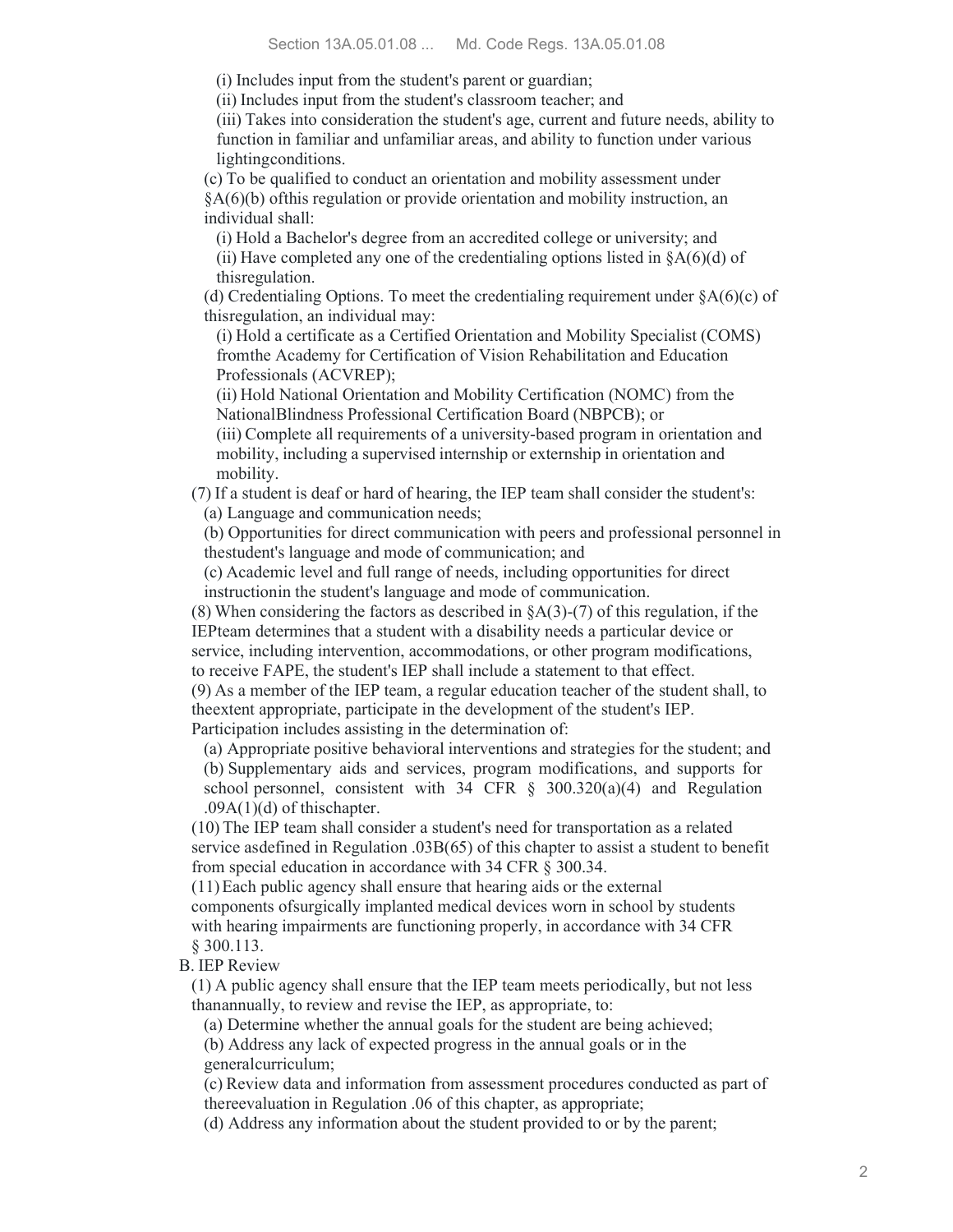(e) Address the student's anticipated needs; **[and]**

(f) *Address planning for emergency conditions; and*

(g)**[(f)]** Discuss other matters, as identified on the notice of the IEP team meeting. (2) Extended School Year Services.

(a) At least annually, the IEP team shall determine whether the student requires the provision of extended school year services in accordance with Education Article, § 8-405, Annotated Code of Maryland.

(b) The IEP team shall consider:

(i) Whether the student's IEP includes annual goals related to critical life skills; (ii) Whether there is a likelihood of substantial regression of critical life skills causedby the normal school break in the regular school year and a failure to

recover those lost skills in a reasonable time;

(iii) The student's degree of progress toward mastery of IEP goals related to criticallife skills;

(iv) The presence of emerging skills or breakthrough opportunities;

(v) Interfering behaviors;

(vi) The nature and severity of the disability; and

(vii) Special circumstances.

(c) Following the consideration of factors described in §B(2)(b) of this regulation, the IEP team shall determine whether the benefits the student with a disability gains duringthe regular school year will be significantly jeopardized if that student is not provided with an educational program during a normal break in the regular school year.

(3) A parent of a student with a disability or a public agency may request a meeting at anytime to review and, as appropriate, revise the student's IEP.

(4) After the annual IEP meeting for a school year, the parent of a student with a disabilityand the public agency may agree to develop a written document amending or modifying a student's IEP without convening an IEP team meeting as described in  $\S B(1)$  of this regulation, in accordance with 34 CFR  $\S 300.324(a)(4)$ .

(5) Changes to a student's IEP may be made by:

(a) The student's IEP team, in accordance with  $\delta B(1)$  of this regulation; or

(b) Amending the student's IEP without redrafting the entire IEP, in accordance with §B(4) of this regulation.

(6) If a student's IEP is amended, the public agency shall ensure the IEP that incorporatesthe amendments is:

(a) Accessible to the student's service providers, as described in Regulation .09D(5) ofthis chapter; and

(b) Provided, on request, to the student's parent, consistent with 34 CFR § 300.324(a)(6).

*Md. Code Regs. 13A.05.01.08*

Regulation .08 adopted effective October 25, 1982 (9:21 Md. R. 2107) Regulations .08 adopted effective December 23, 1991 (18:25 Md. R. 2757) Regulation .08 amended effective May 7, 2007 (34:9 Md R. 826) Regulation .08A amended effective January 21, 2002 (29:1 Md. R. 24); October 5, 2009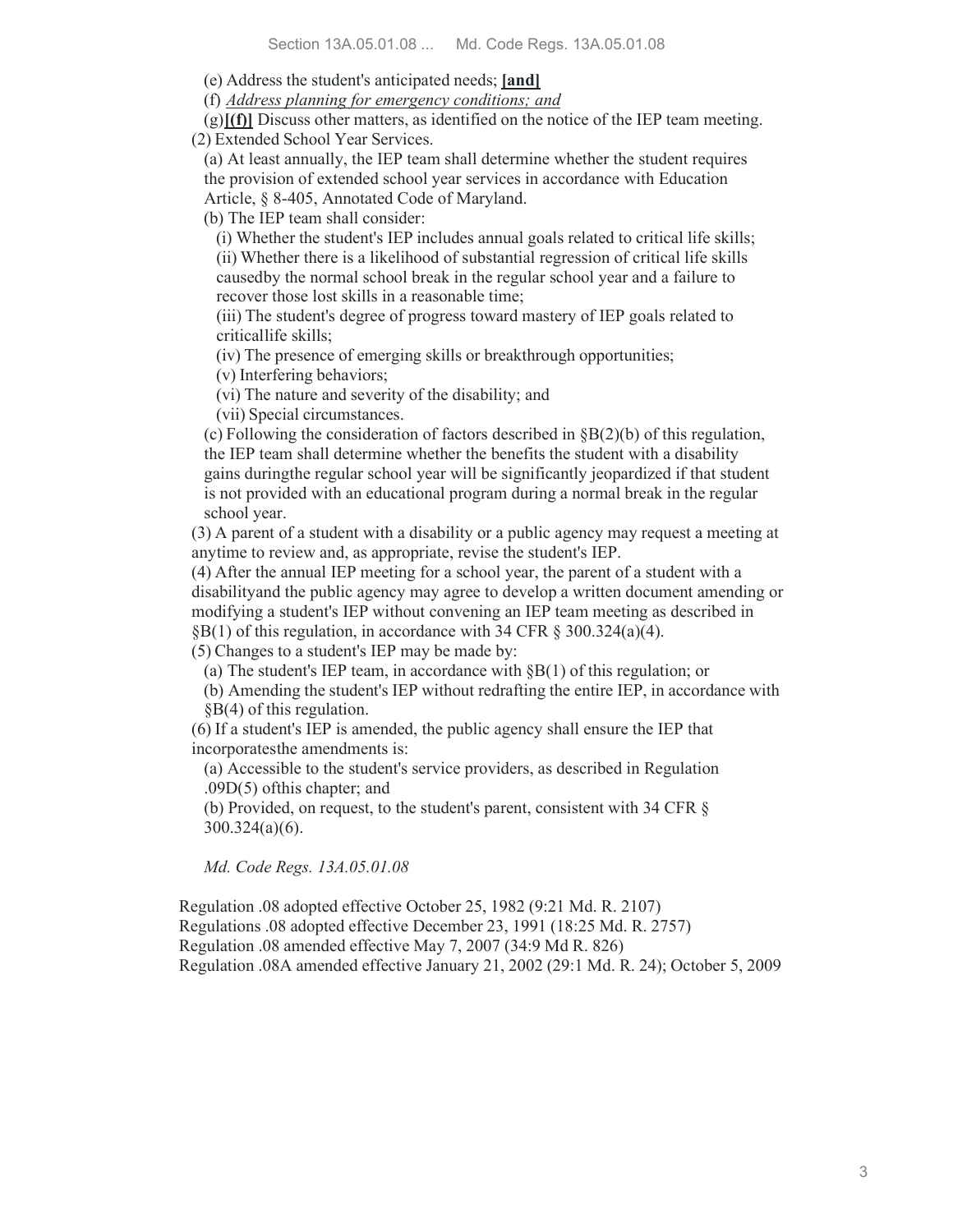(36:20 Md. R. 1530); amended effective 43:26 Md. R. 1447, eff. 1/2/2017; amendedeffective 44:20 Md. R. 946, eff. 10/9/2017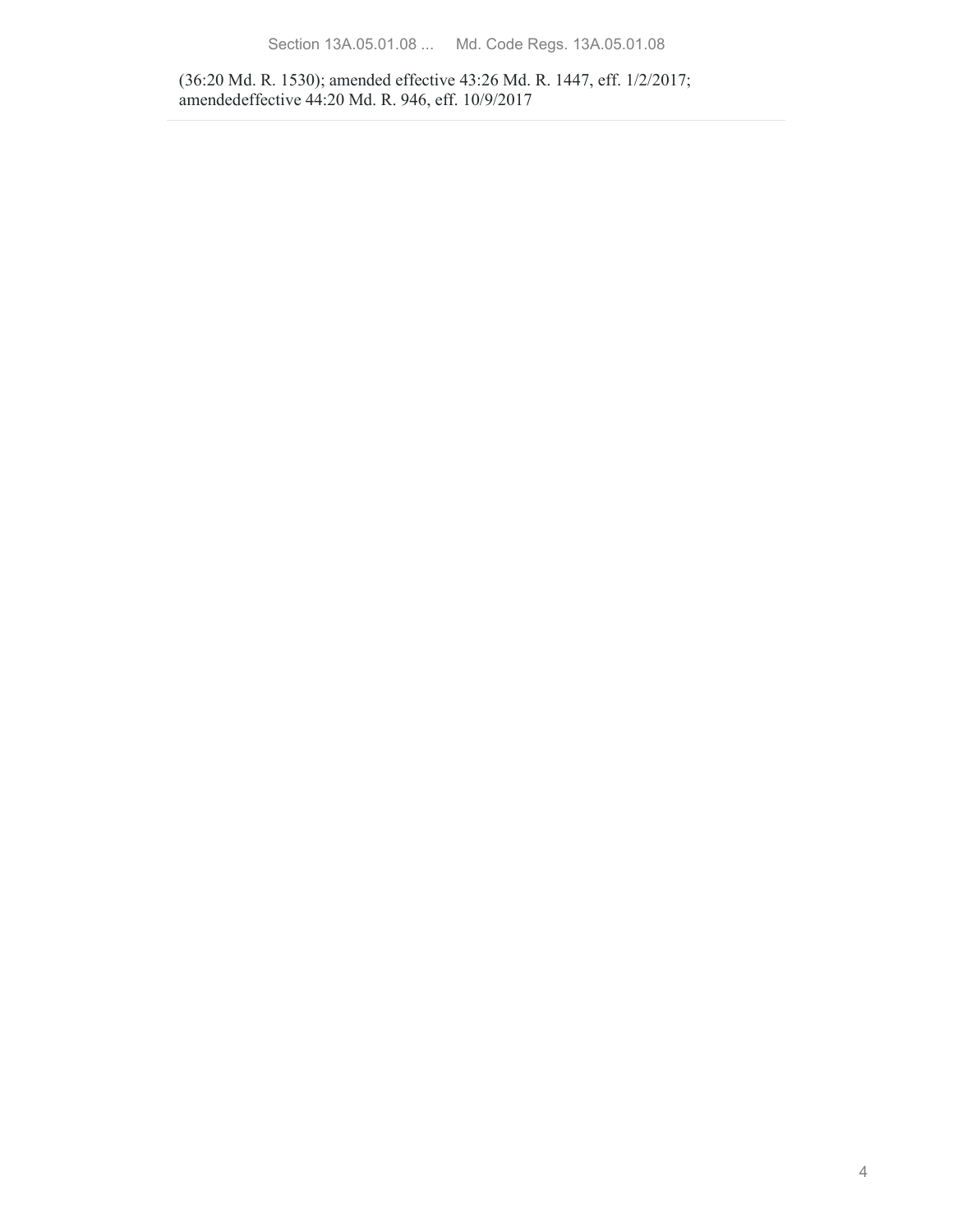# **Md. Code Regs. 13A.05.01.09**

Section 13A.05.01.09 - Individualized Education Program Document

A. IEP Content.

(1) The IEP for a student with a disability shall include:

(a) A statement of the student's present levels of academic achievement and functional performance, including:

(i) How the student's disability affects the student's involvement and progress in the general curriculum, or

(ii) For a preschool student, as appropriate, how the disability affects the student's participation in appropriate activities;

(b) Measurable academic and functional annual goals, including benchmarks or shortterm instructional objectives related to:

(i) Meeting the student's needs that result from the student's disability to enable the student to be involved in and make progress in the general curriculum, and meeting each of the student's other educational needs that result from the student's disability; or

(ii) For a preschool student, as appropriate, to participate in appropriate activities.

(c) The special education and related services and supplementary aids and services, based on peer-reviewed research to the extent practicable, including staffing support, to be provided to the student, or on behalf of the student;

(d) Program modifications or supports for school personnel that will be provided for the student to enable the student to:

(i) Advance appropriately toward attaining the annual goals;

(ii) Be involved in and make progress in the general curriculum;

(iii) Participate in extracurricular and other nonacademic activities; and

(iv) Be educated and participate with other students with disabilities and students without disabilities;

(e) An explanation of the extent, if any, to which the student will not participate with students without disabilities in the regular class and in the activities, as described in  $§A(1)(e)$  of this regulation;

(f) A statement of any appropriate individual accommodations that are needed to measure the student's academic achievement and functional performance on Statewide or district-wide assessments, consistent with 34 CFR § 300.320(a)(6);

(g)If the IEP team determines that a student may not participate in a particular Statewide or district-wide assessment, documentation by the team of:

(i) Why the assessment, or part of an assessment, is not appropriate for the student;

(ii) How the student will be assessed; and

(iii) Why a particular alternate assessment is appropriate; and

(h) The projected dates for initiation of services, and modifications as described in  $\&A(1)(c)$  and (d) of this regulation, including the anticipated frequency, location, and duration.

#### *(i) A learning continuity plan to address the provision of a free appropriate public education during emergency conditions.*

(2) If a student requires extended school year services, the IEP shall include the specific special education and related services to be provided beyond the regular school year consistent with Regulation .08B(2) of this chapter.

(3) Transition Services.

(a) Beginning not later than the first IEP to be in effect when a student turns 14 years old, and younger if appropriate, and updated annually, consistent with Education Article, § 21-305, Annotated Code of Maryland, the student's IEP shall include:

(i) The transition services, including course of study needed to assist the student reach

those goals;

(ii) Appropriate measurable postsecondary goals based on age-appropriate transition assessments related to training, education, employment, and independent living, as appropriate; and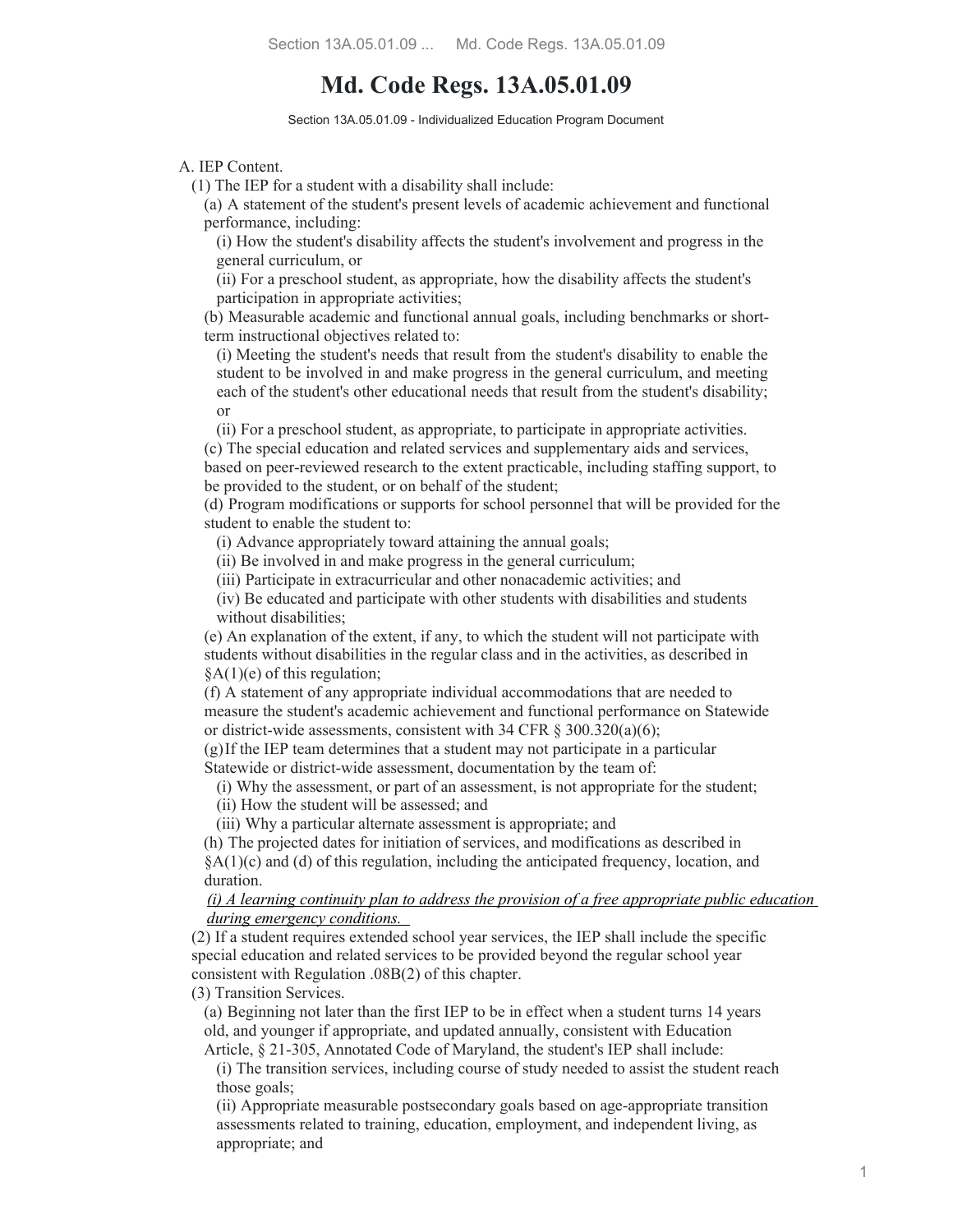(iii) A statement of needed transition services including, if appropriate, a statement of a public agency's and a participating agency's responsibilities or linkages, or both, before the student leaves the secondary school setting.

(b) If a participating agency fails to provide agreed-on transition services contained in a student's IEP, the public agency responsible for the student's education shall, as soon as possible, initiate a meeting for the purpose of:

(i) Identifying alternative strategies to meet the transition objectives; and

(ii) If necessary, revising the student's IEP.

(c) The Act does not relieve a participating agency of the responsibility to provide or pay for a transition service that the agency would otherwise provide to students with disabilities who meet the eligibility criteria of the agency.

(4) Transfer of Rights at Age of Majority. Beginning not later than 1 year before the student reaches the age of majority under State law, the IEP shall include a statement that the student has been informed of the student's rights under Part B of the Act, if any, that will transfer to the student on reaching the age of majority in accordance with Education Article, § 8-412.1, Annotated Code of Maryland.

(5) Information included under one component of the student's IEP is not required to be repeated under another component.

B. Report of Progress.

(1) An IEP shall include how a parent is to be regularly informed of the:

(a) Student's progress toward the annual goals; and

(b) Extent to which the progress is sufficient to enable the student to achieve the goals within a year.

(2) A parent of a student with a disability shall be informed of the student's progress at least as often as a parent is informed of a nondisabled student's progress.

(3) A public agency shall make a good faith effort to achieve the goals of a student's IEP as described in  $\&A(1)(b)$  of this regulation.

(4) A public agency, teacher, or other individual may not be held accountable if a student does not achieve the growth projected in the IEP as described in §A(1) of this regulation. C. Students in Adult Correctional Facilities.

(1) Each school system is required to provide special education and related services to students with disabilities incarcerated in local adult correctional facilities located within the jurisdiction of the local school system to ensure FAPE as defined in 20 U.S.C. § 1401(9).

(2) The local adult correctional facilities identified in §C(1) of this regulation do not include adult correctional institutions under the jurisdiction of the Maryland Department of Public Safety and Correctional Services.

(3) The Department of Labor, Licensing, and Regulation provides special education and related services to students with disabilities incarcerated in adult correctional institutions identified in §C(2) of this regulation.

(4) The requirements of  $\delta A(1)(f)$  and (g) of this regulation do not apply to students with disabilities incarcerated in adult correctional facilities.

(5) The requirements of  $\delta A(3)$  of this regulation do not apply to a student with a disability incarcerated in an adult correctional facility, whose eligibility under Part B of the Act and this chapter will end before the student is eligible for release, based on the consideration of the sentence and eligibility for early release.

D. IEP in Effect.

(1) A public agency shall ensure that an IEP is in effect before special education and related services are provided to a student with a disability within its jurisdiction, including students with disabilities:

(a) Placed in or referred to a nonpublic school by the public agency; or

(b) A public agency shall have an IEP in effect for a student with a disability at thebeginning of a school year.

(2) A public agency shall implement an IEP as soon as possible after the meeting where

the IEP is developed or revised, except as described in §D(4) of this regulation.

(3) Exceptions to  $$D(3)$  of this regulation are:

(a) When the meeting occurs during the summer or a vacation period; or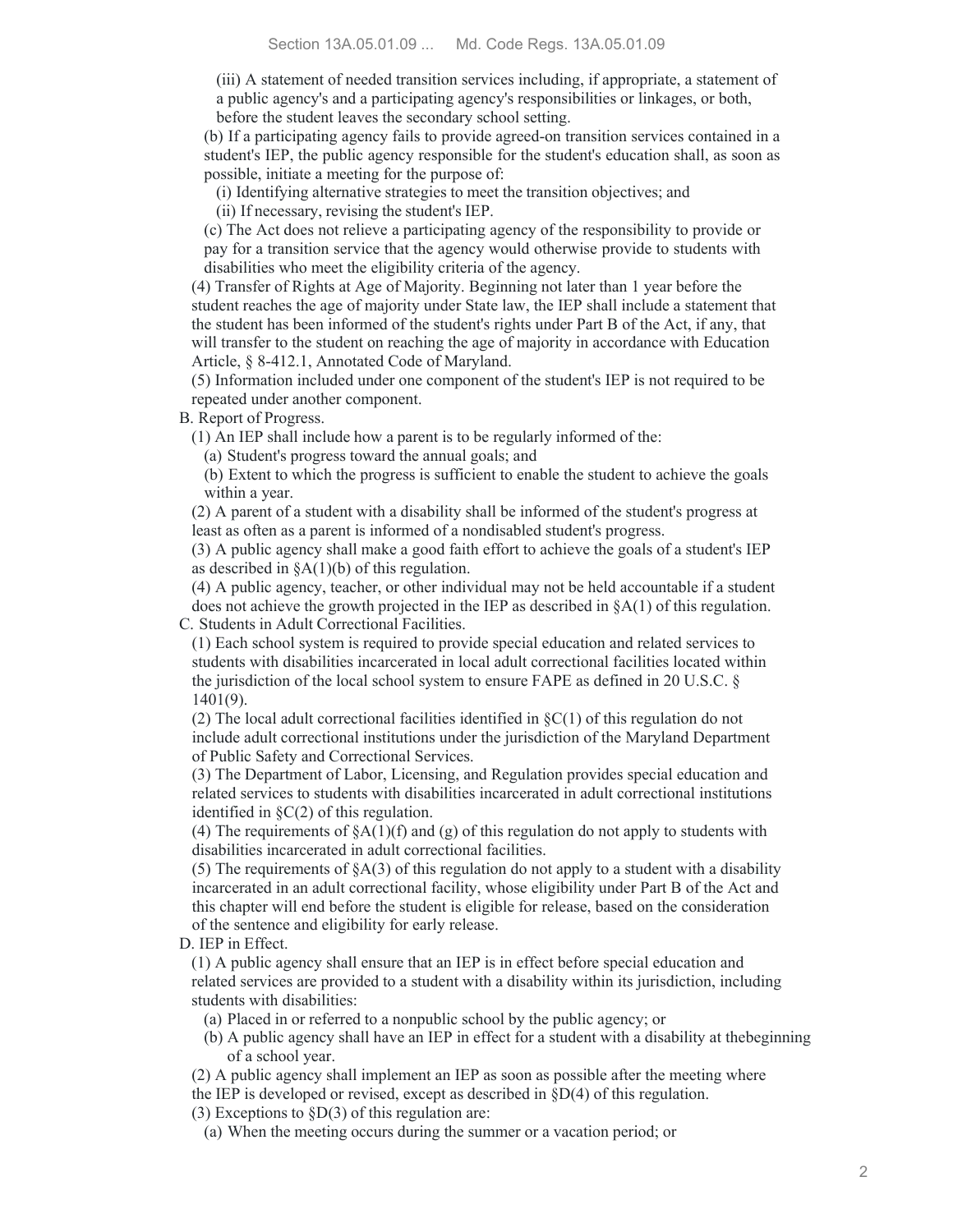(b) When there are circumstances that require a short delay, such as working out transportation arrangements.

(4) Each service provider, as defined in COMAR 13A.05.02.03B(3), responsible for the implementation of the IEP for a student with a disability shall:

(a) Have access to the IEP; and

(b) Be informed of the service provider's specific responsibilities, accommodations, modifications, and supports that shall be provided for the student in accordance with the student's IEP.

E. Program for Students who Transfer School Districts.

(1) Transfer Within the State. When a student with a disability with an IEP in effect in accordance with §D of this regulation transfers from one public agency to another public agency in the State, as specified in 34 CFR § 300.323(e), the public agency in which the student intends to enroll, in consultation with the student's parents, shall provide FAPE to the student, including services comparable to those identified in the former public agency's IEP, until the public agency:

(a) Adopts the student's IEP from the former public agency; or

(b) Develops, adopts, and implements a new IEP.

(2) Transfer from Outside the State. When a student with a disability with an IEP in effect in accordance with §D of this regulation transfers to a public agency in Maryland from another state, as specified in 34 CFR § 300.323(f), the public agency in which the student intends to enroll, in consultation with the student's parents, shall provide FAPE to the student, including services comparable to those identified in the former public agency's IEP, until the public agency:

(a) Conducts an evaluation in accordance with 34 CFR §§ 300.304 - 300.311 and Regulations .05 and .06 of this chapter; or

(b) Develops a new IEP, if appropriate, consistent with 34 CFR § 300.320 and Regulation .09 of this chapter.

(3) To facilitate the transition of a student described in  $\Sigma(1)$  or (2) of this regulation, the new public agency in which the student enrolls shall take reasonable steps to promptly obtain the student's records from the previous public agency in which the child was enrolled, pursuant to 34 CFR  $\S$  99.31(a)(2), including:

(a) The student's IEP;

(b) Supporting documents; and

(c) Any other records relating to the provision of special education or related services to the student.

F. Uniform IEP. Beginning July 1, 2008, each public agency shall use:

(1) The Maryland Online IEP; or

(2) An IEP product that conforms to the form and format of the Maryland Online IEP, in accordance with 34 CFR §§ 300.320 - 300.328 and Regulations .08-.10 of this chapter.

G. *Learning Continuity Plan.*

- (1) *Consistent with A.(1)(i) of this regulation, each IEP shall include a learning continuity plan to ensure the provision of a free appropriate public education during emergency conditions.*
- (2) *The learning continuity plan shall:*

(a) *Describe the methods through which the IEP services will be delivered during emergency conditions; and*

(b) *Be reviewed and updated, as appropriate, at least annually.* 

- (3) *The sections of the IEP that shall include planning for emergency conditions include:*
	- (a) *Instructional and Assessment Accommodations;*
	- (b) *Supplementary Aids, Services, Program Modifications and Supports;*
	- (c) *Secondary Transition Activities;*
	- (d) *IEP Goals;*
	- (e) *Services; and*
	- (f) *Extended School Year Services.*
- (4) *Notification of Emergency Conditions.*
	- (a) *Within 10 days of the local school system, public agency, or school determining that emergency conditions exist, a member of the IEP team shall make a*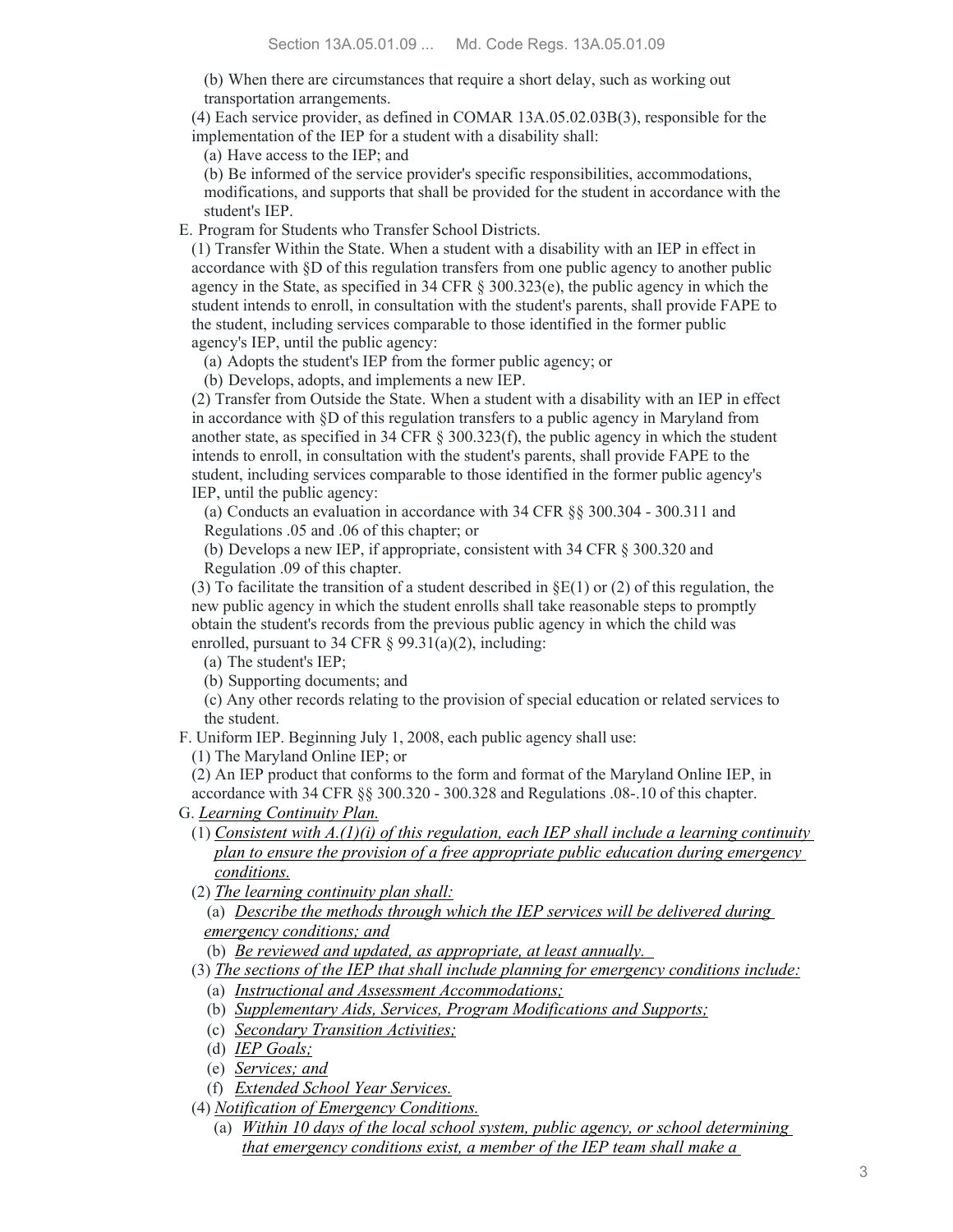*documented reasonable attempt to notify the parent or guardian of a child that the plan for emergency conditions is in place.*

- (b) *In contacting the parent or guardian, a member of the IEP team shall ensure the developed plan is still appropriate and discuss how it will best operate during the emergency conditions.*
- (5) *Notwithstanding any other provision of law, the provision of services under a learning continuity plan during emergency conditions does not alter the child's educational placement for purposes of a due process complaint brought under Education Article, §8-413, Annotated Code of Maryland.*

*Md. Code Regs. 13A.05.01.09*

Regulations .09 adopted effective December 23, 1991 (18:25 Md. R. 2757) Regulation .09 amended effective January 21, 2002 (29:1 Md. R. 24); May 7, 2007 (34:9 Md R. 826)

Regulation .09C amended effective October 5, 2009 (36:20 Md. R. 1530)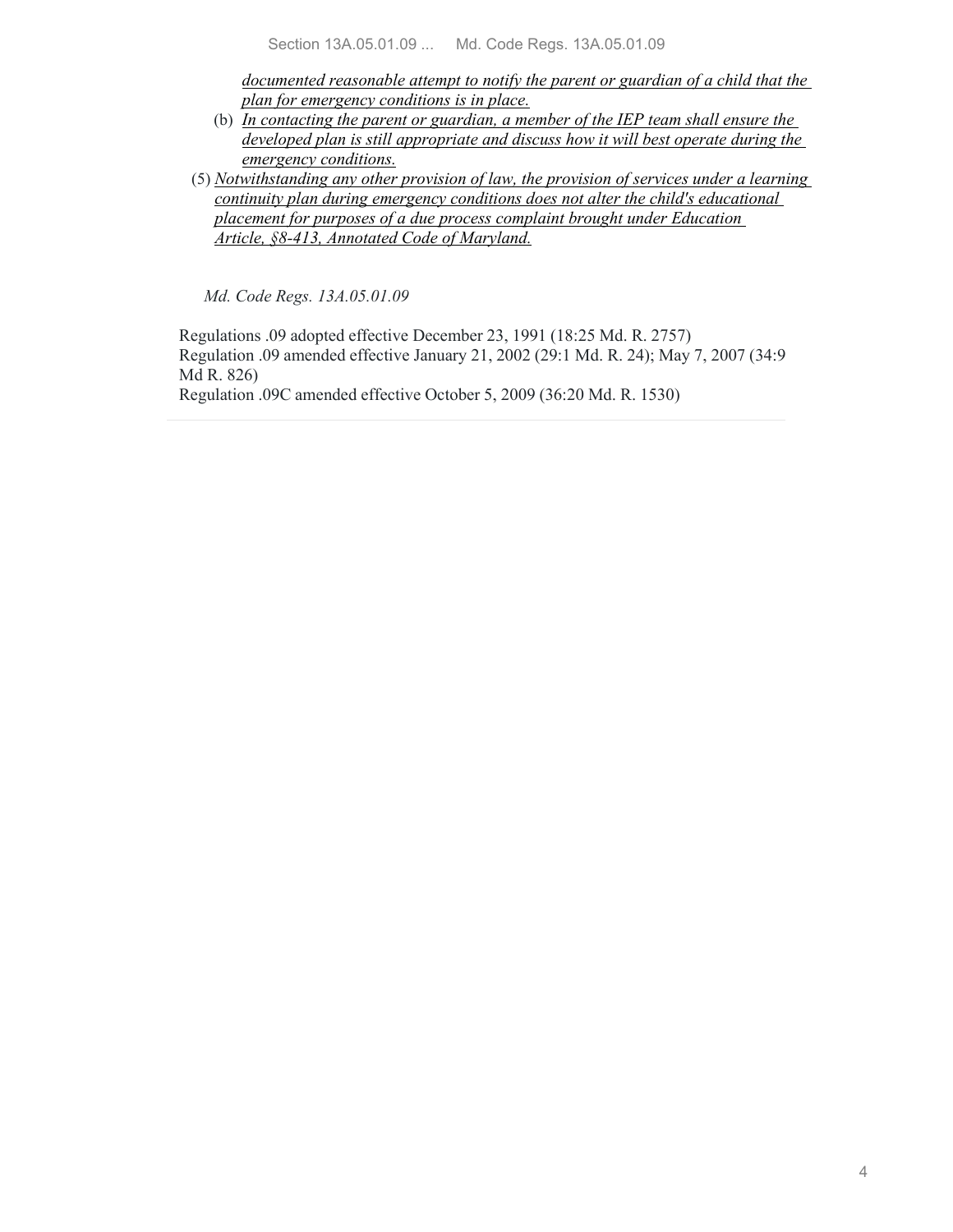## **Understanding the Implementation of the Proposed Regulations for Learning Continuity Plan under Educ. Art.** § **8-405(d)**



### **Definitions:**

Learning Continuity Plan: refers to the sections of the IEP that address the provision of a free appropriate public education during emergency conditions. In other words, the IEP team must consider how the modifications, accommodations, supplementary aides and services will be provided in an alternative service delivery model (e.g. remote instruction). This is documented in the IEP as "IEP Planning for Emergency Conditions."

**Emergency Conditions:** means a period of time of 10 school days or longer, during which: (i) a child with a disability cannot be provided with an individualized education program or special education services at school; and (ii) the school is providing instruction in some form to its students.